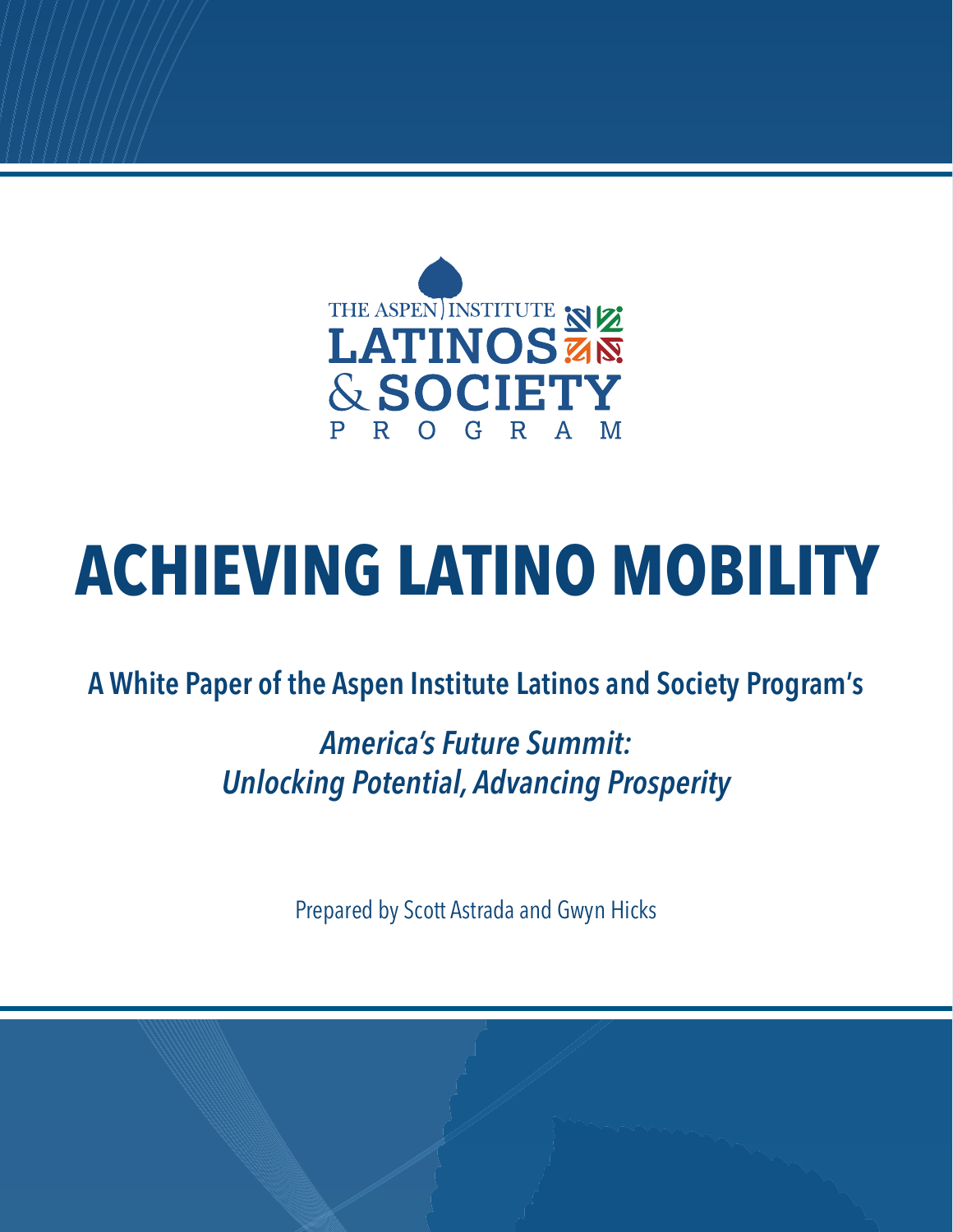<span id="page-1-0"></span>*This white paper ACHIEVING LATINO MOBILITY is the result of discussions held during the America's Future Summit: Unlocking Potential, Advancing Prosperity. None of the comments or ideas contained in this paper should be taken as embodying the views or carrying the endorsement of any specific participant at the gathering or of any of the supporting donors.* 

*ACHIEVING LATINO MOBILITY is licensed under Creative Commons Attribution-Non-CommercialShareAlike 4.0 International License.*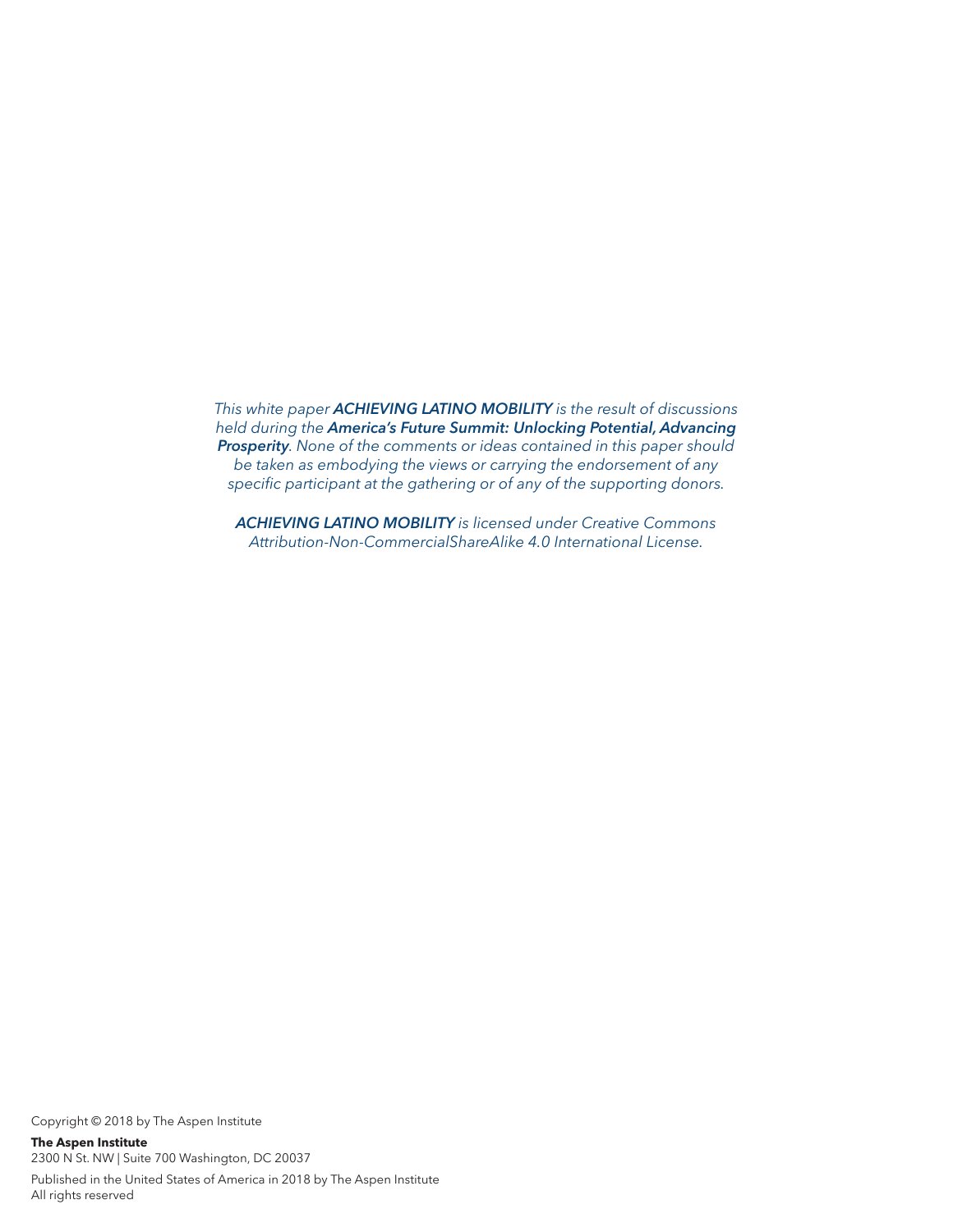# **TABLE OF CONTENTS**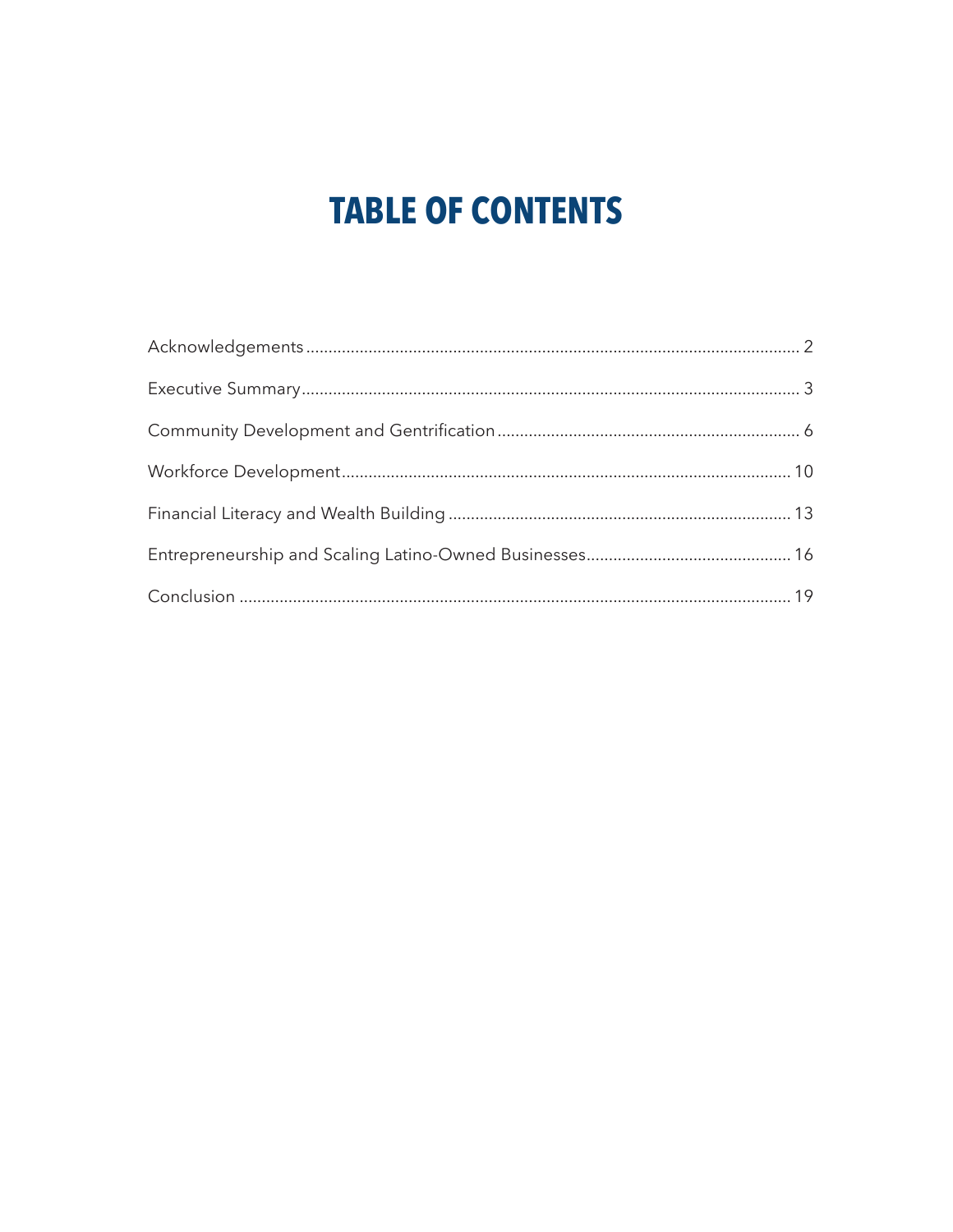# **ACKNOWLEDGEMENTS**

As the content of this white paper is derived principally from conversations and presentations that took place at the *America's Future Summit: Unlocking Potential, Advancing Prosperity*, we would like to acknowledge the speakers and participants in attendance and also the generous support of the sponsors who made the Summit possible: Target, Bank of America Charitable Foundation, JPMorgan Chase Foundation, Woody and Gayle Hunt Family Foundation, Ricardo Salinas/Grupo Salinas, Comcast NBCUniversal Telemundo, Edison International, Cabrera Capital, McCormick Foundation, The Chicago Community Trust, City Colleges of Chicago- Malcolm X, National Museum of Mexican Art, Joyce Foundation, ComEd, We Power Tech-Amazon Web Services Institute, Clare Muñana, and World Business Chicago.

We would also like to thank the authors, Scott Astrada and Gwyn Hicks, who wove together content from various sources and formats generated during the Summit to articulate the key issues and recommendations for ensuring Latino economic mobility; and Haili Lewis, Events and Communications Coordinator, and Maria Samaniego, Program Manager, of the Aspen Institute Latinos and Society Program for leading the production and dissemination of this white paper.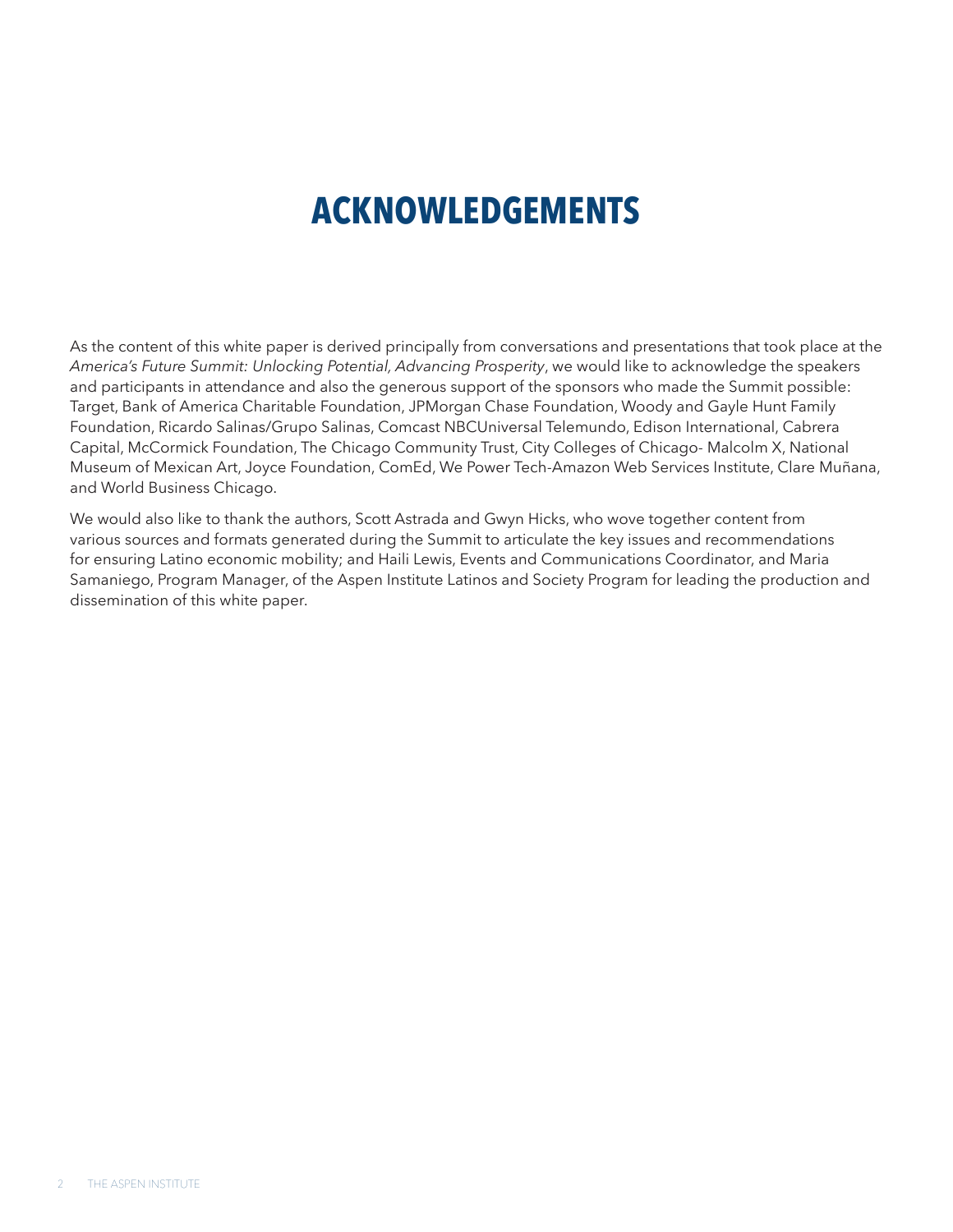# **EXECUTIVE SUMMARY**

<span id="page-4-0"></span>The opportunity for the United States to continue to prosper as a nation is directly tied to Latino Americans' access to opportunity and mobility. This impact is due to the population's projected growth and influence on the economy as consumers and producers. However, economic disparities hamper the ability of Latinos to achieve positive increases to educational outcomes, obtain quality employment, and achieve greater economic prosperity.1

This inequality creates a major barrier to Latino economic and social mobility. Leveling the playing field is paramount to ensuring that Latinos are able to achieve their full economic potential to contribute to their families, communities, and the nation.

Representing 18 percent of the total US population, Latinos have accounted for half of the national population growth since 2000. Over the coming decades, the Latino population is expected to continue its rapid climb. By 2060, nearly 1 in 3 people in the U.S will identify as Latino.<sup>2</sup> In addition to their marked influence on the nation's demographic composition, the growing Latino population will have a tremendous role in determining the growth of the US economy, especially as it relates to entrepreneurship.

Taken as a whole, the economic contribution of Latinos to the US economy would be equivalent to a gross domestic product (GDP) of \$2.13 trillion dollars.<sup>3</sup> If compared to the GDPs of other countries, it would rank as the 7th largest GDP in the world (larger than the GDP

**"The economic fate of this country depends largely on a group of people who have been underinvested in, are undereducated, and are often marginalized."** 

#### **Melissa Bradley**

Project 500, speaking at the Aspen Institute Latinos and Society Program's *America's Future Summit: Unlocking Potential, Advancing Prosperity*

of India).4 By 2020, researchers estimate that Latino economic contribution will account for 12.7 percent of the country's total GDP—and fuel nearly a quarter of all US GDP growth.5 The growing number of young Latinos joining the workforce, replacing a retiring generation of Baby Boomers, is expected to be a major driver of that growth.

Despite the increasing contributions of Latinos to the US economy, the average household income of Latinos remains comparatively low (especially among Latino Millennials), exacerbating an ever-growing wealth gap between Latinos and non-Latinos.<sup>6</sup> This challenge is compounded by Latino Americans' inability to secure and wield the kind

Democratic Staff of the Joint Economic Committee, U.S. Congress, The Economic State of the Latino Community in America, updated July 2016, available at https://www.jec.senate.gov/public/\_cache/files/c80b[2](http://www.census.gov/newsroom/press-releases/2016/cb16-107.html)6fc-9d13-4537-a7a3-aa926e483cdf/the-economic-state-of-the-latinocommunity-in-america-july-2016-update-final-with-appendix-table-.pdf

<sup>&</sup>lt;sup>2</sup> Nielsen, "From the Ballot Box to the Grocery Store: A 2016 Perspective on Growing Hispanic Influence in America," August 23, 2016, available at http://www.nielsen.com/us/en/insights/reports/2016/from-the-ballot-box-to-the-grocery-store-hispanic-influence-in-america.html

<sup>&</sup>lt;sup>3</sup> Werner Schink and David Hayes-Bau[ti](http://www.pewhispanic.org/2016/04/20/the-nations-latino-population-is-defined-by-its-youth/)sta, "Latino Gross Domestic Product (GDP) Report," Latino Donor Collaborative, June 2017, available at http://latinodonorcollaborative.org/latino-gdp-report/

<sup>4</sup> Ibid.

<sup>5</sup> Ibid.

<sup>6</sup> National Association of Hispanic Real Estate Professionals and Hispanic Wealth Project, "State of Hispanic Homeownership Report 2017," available at <http://hispanicwealthproject.org/shhr/2017-state-of-hispanic-homeownership-report.pdf>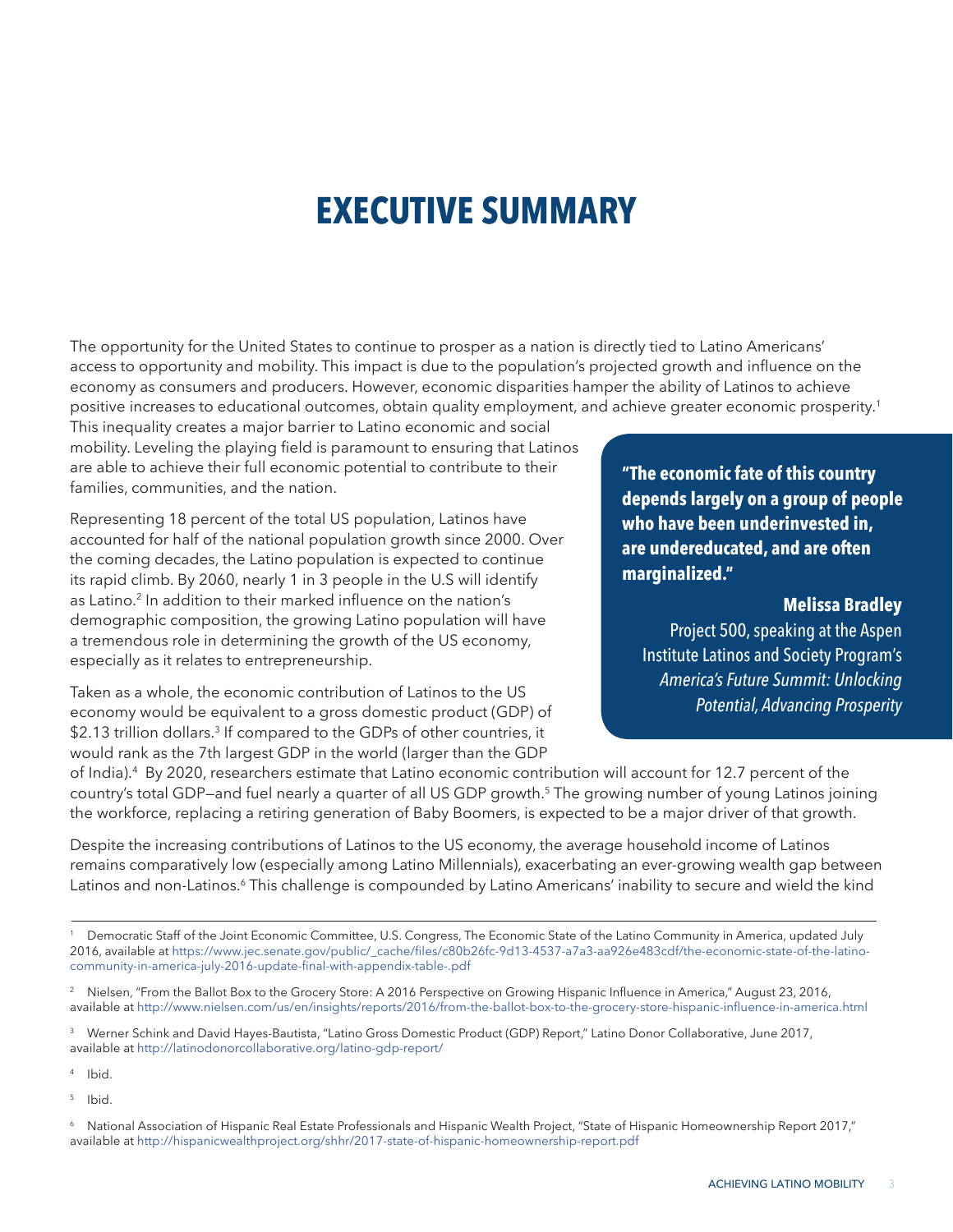**The Aspen Institute Latino and Society Program works to promote understanding of how the success of the American Latino community and the success of this nation are deeply intertwined. Its work includes:** 

- Convening emerging and established thought leaders of all backgrounds and subject matter expertise to engage in thoughtful conversations about the realities of diverse communities in the US and practical solutions to challenges;
- Elevating dialogue involving policy topics, including civic participation, education and economic advancement for American Latinos;
- Building a pipeline of American Latino thought leaders throughout the Aspen Institute who can put policy changes into motion; and
- Influencing the way that people who interact with its program—the media, policymakers, or decision-makers understand and engage with American Latinos.

of power and influence needed to better advocate on behalf of themselves and ultimately advance their rights, interests, and opportunities. Instead, Latinos remain sorely underrepresented in almost every sector of influence in our economy and society, including political offices, executive suites, academic leadership, editorial boards, the financial sector, and so on. To secure the nation's longterm prosperity, communities, policy leaders, businesses, schools, financial institutions, and other stakeholders must come together to identify and pursue policies, programs, and approaches that are rooted in equity and empower Latinos to reach their full economic potential.

The Aspen Institute **Latinos and Society Program** is focused on bringing together thought leaders, policy professionals, and business executives from across a wide spectrum of sectors and ethnicities to find solutions to shared challenges and promote understanding of how the success of the American Latino community and the success of this nation are deeply intertwined. Its recent *America's Future Summit: Unlocking Potential, Advancing Prosperity* convened experts from a variety of fields to address critical challenges that are stifling Latino economic advancement and, as a result, hampering America's economic potential. The Summit uplifted people, ideas, and promising solutions that could catalyze action to reverse this trend.

Nearly 200 policy, business, and thought leaders gathered at Malcolm X College in Chicago for the Summit and participated in a series of illuminating keynote presentations, personal testimonials, panel and oneon-one discussions, and breakout sessions. Participants

worked together to identify barriers to Latino economic advancement and develop solutions stakeholders can learn from and implement to promote Latino prosperity at the community, state, and national level.

The conversations coalesced around issues critical to realizing the economic power of Latinos, including ecosystems that support entrepreneurship, balanced development that invites input from the community, financial security, quality jobs, and the skills needed for the jobs of the future.

Many of the challenges hindering Latino advancement are prevalent throughout other communities of color. Across the country, community development and gentrification are reshaping neighborhoods and widening the wealth gap between whites and Latinos by bringing economic gains to some while forcing many long-time residents—particularly lower-income households and other underrepresented demographic groups—to relocate to more affordable, less resourced, and often more remote neighborhoods. Similarly, throughout the United States, challenges related to discrimination, cost of training, and educational disparities disproportionately hamper the ability of people of color and ethnic minorities to access quality jobs that offer living wage compensation, benefits, and employment security.

For Latinos to benefit from community economic development and gain access to quality jobs, the nation as a whole must foster a system that supports inclusive models of economic growth and prosperity. The Brookings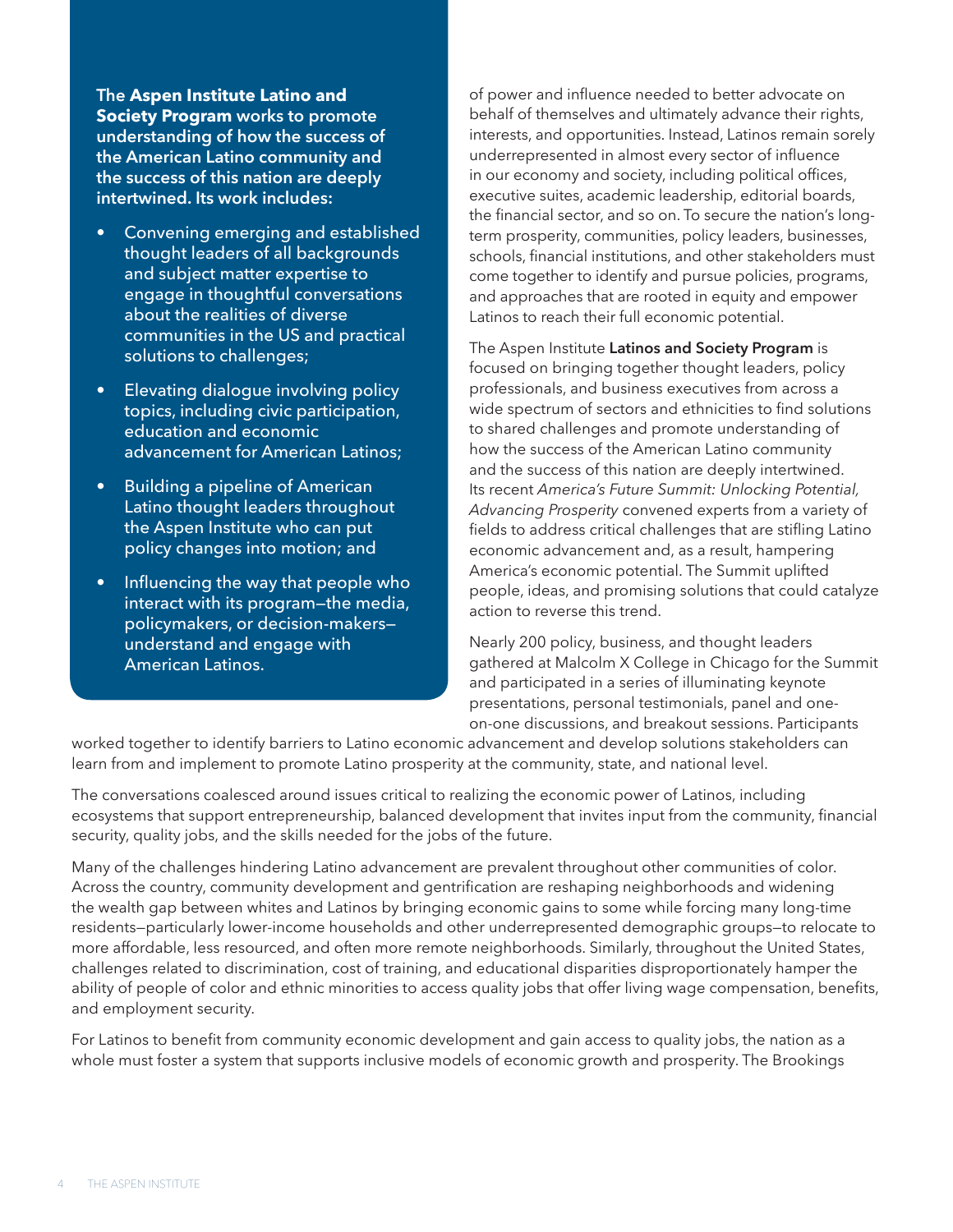Institution's annual Metro Monitor, which measures communities' progress in this area, shows the country has a long way to go. In a recent assessment by Brookings of the nation's 100 largest metropolitan areas, just two areas-Cincinnati and Greenville–showed consistent progress in narrowing racial economic disparities.<sup>7</sup>

Securing Latino economic mobility requires the work and attention of multiple stakeholders, such as those who participated in the *America's Future Summit*. Latinos, African Americans, and other underrepresented populations must come together through networks, coalitions, and informal collaborations to explore and

understand each other and work together to promote solutions that improve employment, increase wages, and strengthen prosperity. Although the action steps presented here are focused on lifting up the Latino community, building partnerships across a broad spectrum is the foundation for many of these ideas. Through collaboration, communities of color can support one another and work together to advance the economic mobility and well-being of both black and brown communities across race, ethnicity, gender, and sector.

**"Investing in [the] Latino community will pay dividends for years to come."** 

> **Abigail Golden-Vazquez** The Aspen Institute Latinos and Society Program

Along with these partnerships, building understanding and addressing cultural considerations unique to communities of Latinos will help to

overcome the specific barriers they face in moving up the economic ladder. Here, too, understanding, acquiring, and more effectively exercising levers of power and influence will enable more Latinos to harness their economic and political power to advance policies that support economic mobility.

This report explores four key areas affecting Latino economic prosperity:

- Community development and gentrification;
- Workforce development;
- Financial literacy and wealth building; and
- Entrepreneurship.

With the future of the United States directly tied to the economic well-being of nearly one-fifth of the population– Latino Americans—we all have a stake in ensuring their success and that every American has equal access to opportunity, regardless of race, skin color, economic status, address, or educational attainment. The ideas presented here come from discussions that took place at the Summit on and off stage, and as such represent the perspectives of informed speakers and participants. The ideas presented here are intended to seed solutions and inspire actions that elected officials, business leaders, community leaders, educators, nonprofit organizations, investors, philanthropists and other decision makers and influencers will consider and build upon. Additionally, this report highlights examples of successful models that businesses, organizations, towns, and communities are already implementing to promote upward mobility for Latinos. The Aspen Institute Latinos and Society Program will continue to explore these issues and invite additional input for how to move these ideas forward.

<sup>7</sup> Chad Shearer, Isha Shah, Alec Friedhoff, and Alan Berube, "Metro Monitor," The Brookings Institute, February 2018, available at https://www.brookings.edu/research/metro-monitor-2018/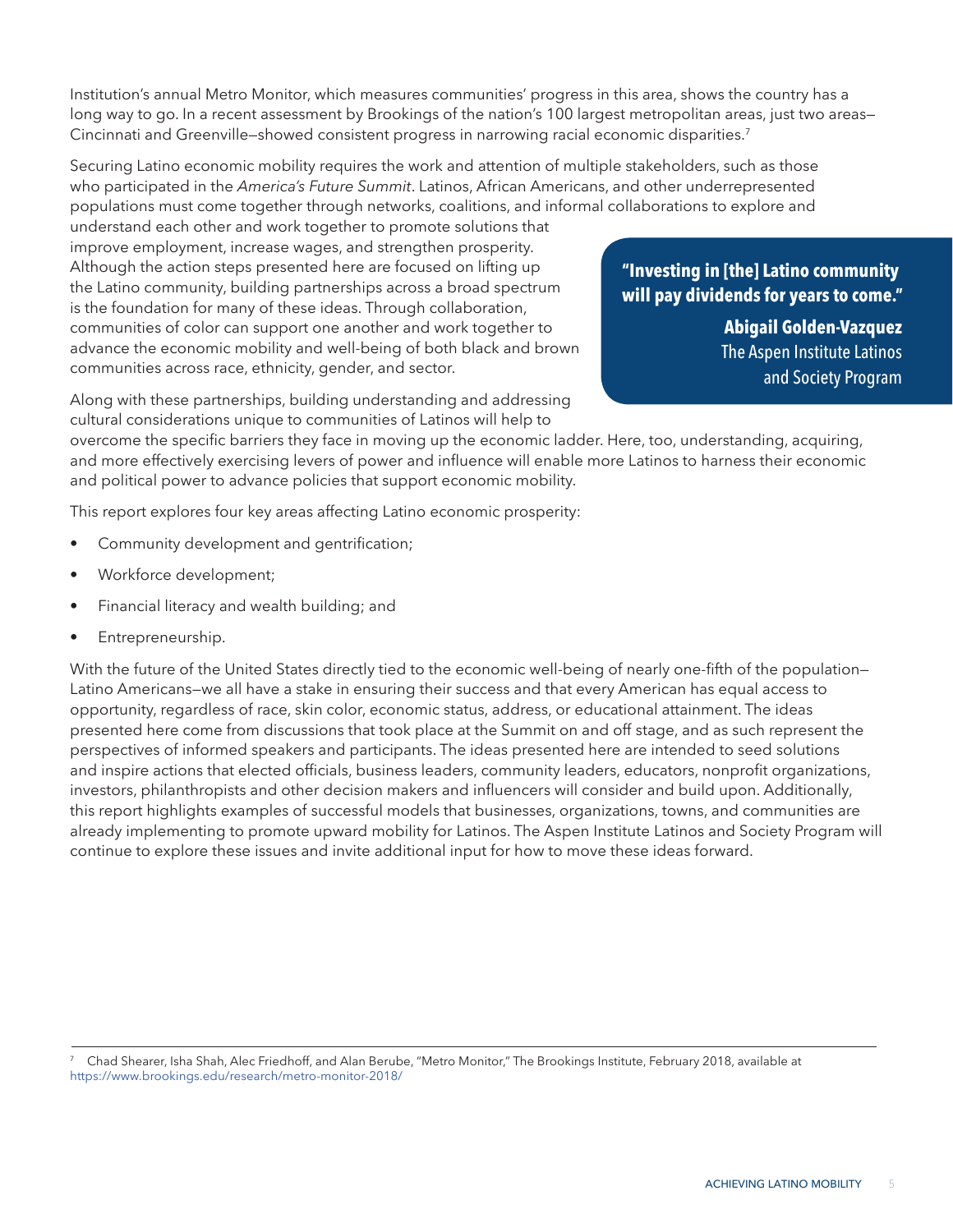# <span id="page-7-0"></span>**COMMUNITY DEVELOPMENT AND GENTRIFICATION**

In cities throughout the nation, economic and demographic shifts, while ripe with opportunity, also come with challenges. This is particularly true for marginalized communities. A combination of historic practices that created and reinforced disinvestment in these communities—such as racial discrimination in mortgage lending—along with newer investment patterns driven by opportunity to exploit lower cost investments in these neighborhoods are radically and rapidly reshaping the economic landscape. This phenomenon, which is happening in towns and cities across the United States—known broadly as gentrification—is increasingly displacing long-time residents, many of whom are Latinos and other people of color. Priced out of their homes and neighborhoods, they are forced

**"It is essential for part of the conversation to be about place-based neighborhoods that feature balanced development and are economically vibrant, diverse, and inclusive."** 

> **Gustavo Velasquez** The Urban Institute

into suburban and even exurban areas. This is generating a range of consequences for children, families, and entire communities.

Attracted by affordable housing and business opportunities, an influx of higher-earning newcomers to these communities, who are able to bear the cost of more expensive housing and business leasing, inevitably leads to increased property tax revenue and business profit. Such economic development growth has many positive results, including increased investment in local schools and city and municipal services, lower crime rates, and employment opportunities. However, not all community members share evenly in these benefits, and many longtime residents find themselves priced out of buying homes, affording rent, or keeping up with the cost of living increases that come with the

economic development. The impact of these collective effects can displace entire communities. These moves increase commute time, make it harder to secure good jobs, and shorten time with family. This displacement can also make it difficult to access goods and services, social supports, and other daily necessities. On a larger scale, gentrification is altering the cultural, economic, political, and demographic make-up of neighborhoods, cities, and entire regions. It is also exacerbating financial and workforce challenges for many Latino families.

Homeowners may benefit from increasing home values while at the same time struggle to pay the increasing property taxes if the sharp rise in home value is not accompanied by a corresponding growth in income. Many local businesses and community centers, once anchors to the community, may also struggle to compete. Increased real estate prices and rents and competition from national businesses and companies as well as new clientele can make it hard to stay in business. Gentrification can also erase the cultural vibrancy, character, and authenticity of neighborhoods where many families have made their homes, sometimes for many generations. This is particularly significant for immigrant communities that often rely on neighborhood enclaves for various aspects of economic and cultural support.

While investment in communities is essential to propelling those communities forward, a balanced approach that seeks development without displacement and focuses on existing communities rather than an influx of new residents will temper the negative consequences of gentrification. Community participation and voice in the transformation of their neighborhoods demonstrates commitment of inclusion and not just development to attract outsiders.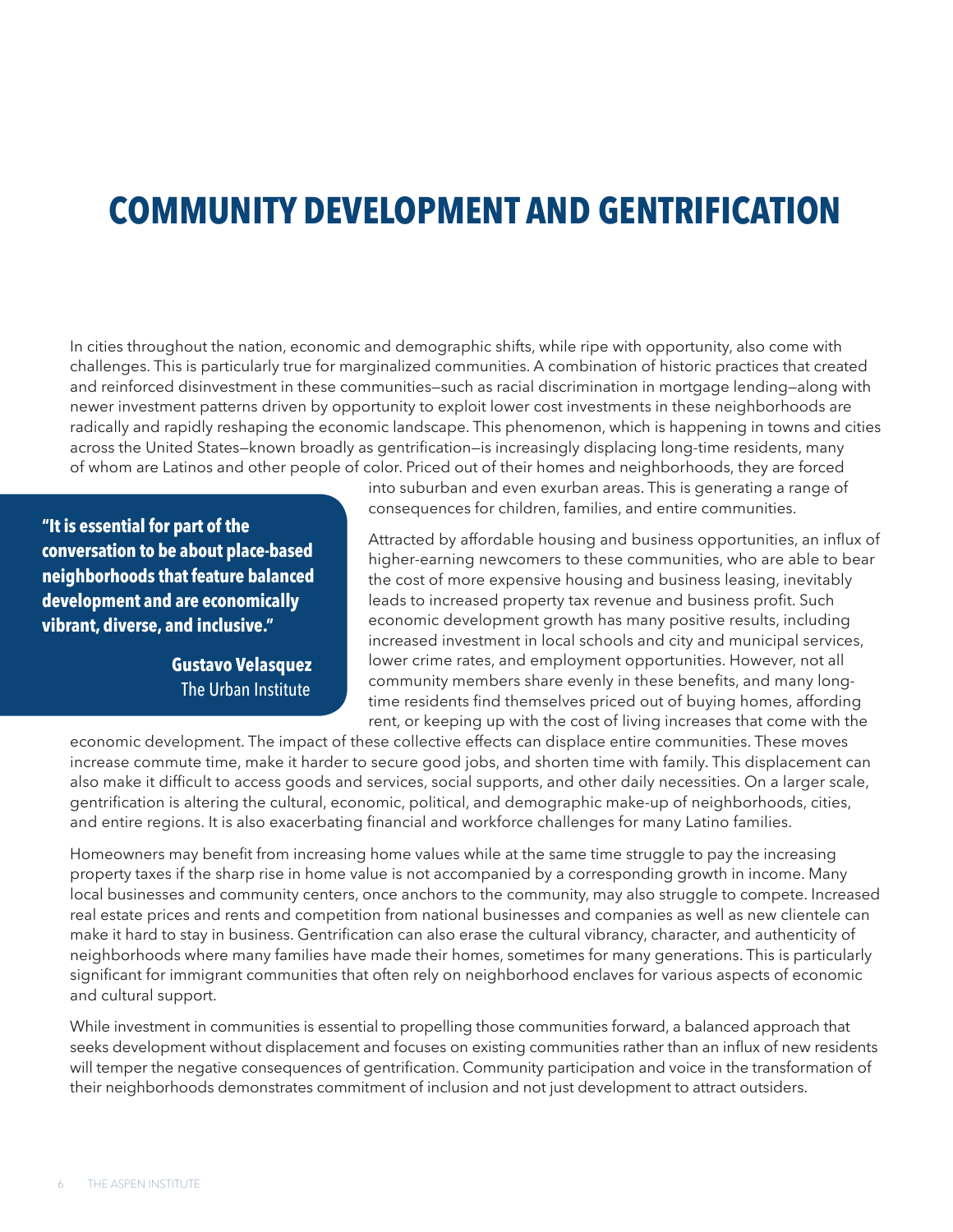#### **ACHIEVING LATINO MOBILITY**

#### **ACTION STEPS**

Community leaders and development boards, developers and builders, financial institutions, businesses, and current residents all have important roles to play in leveraging the benefits of economic development to create vibrant communities, economically competitive business districts, and flourishing neighborhoods that also enable

existing residents and businesses to thrive. Although the following actions steps are presented with a Latino lens, these findings and recommendations may also benefit other communities affected by gentrification. Building a diverse coalition of stakeholders that work together to create change can jumpstart many of these ideas.

#### *Community Leaders and Development Boards*

• Community leaders can take an inventory of available affordable multi-family housing units and collaborate with building owners to determine how to preserve the current price structure in a changing housing market. Some landlords may be eligible for a Community Development Block Grant or other government funding to keep their buildings affordable. Additionally, community leaders can put policies in place to ensure a percentage of new development is accessible to low and moderate income residents.

**"Locals are afraid of being displaced. To address this, it's on the business to ensure our products are relevant to the people in the community. . . We made the brewery an affordable luxury by leaning into local culture and making it a place to have fun with friends and family for a low cost."** 

> **– David Favela** Border X Brewing

- Communities can leverage the benefits of new development without losing existing culture by ensuring the development integrates, rather than supplants, cultural aspects of the neighborhood. Artist co-ops that foster cultural development and incubation, historical buildings, and dedicated outdoor spaces for community activities and events can help promote and maintain the cultural fabric of a community.
- Incentive zoning is another opportunity for community leaders to prevent displacement of current residents and preserve local culture. Each city has its own requirements for set-asides for affordable housing that it can use to incentivize builders to integrate features that meet the needs or interests of the community—such as parks or art spaces—in exchange for allowing developers to create higher-density buildings.
- Community Land Trusts can help preserve an area's cultural roots. Under this approach, a community group acquires land and pledges to use it to benefit the neighborhood. To keep housing prices down, the group may build a home on the land and sell the structure at an affordable price, but retain ownership of the land and lease it to the homeowner for a designated time period, typically 99 years. Separating the building from the land keeps the land in the community's possession and away from developers, but still allows people to buy a home and earn equity in the structure. As part of the deal, the community group pledges the home will always be affordable.

#### *Developers and Builders*

- Builders, local government, and businesses can maintain cultural relevance by approaching new development with a racial equity lens. Balanced development that supports existing and culturally relevant businesses will help ensure those businesses are able to compete with incoming big box stores or national chains.
- Additionally, developers can seek out government and social impact capital that considers a triple bottom line approach—social, environmental, and economic—rather than funding that only looks at profits and investor return.
- By establishing intentional and early communication with local communities through public town hall meetings and local events, developers can hear concerns and secure community buy-in for earnest balanced approaches to new development.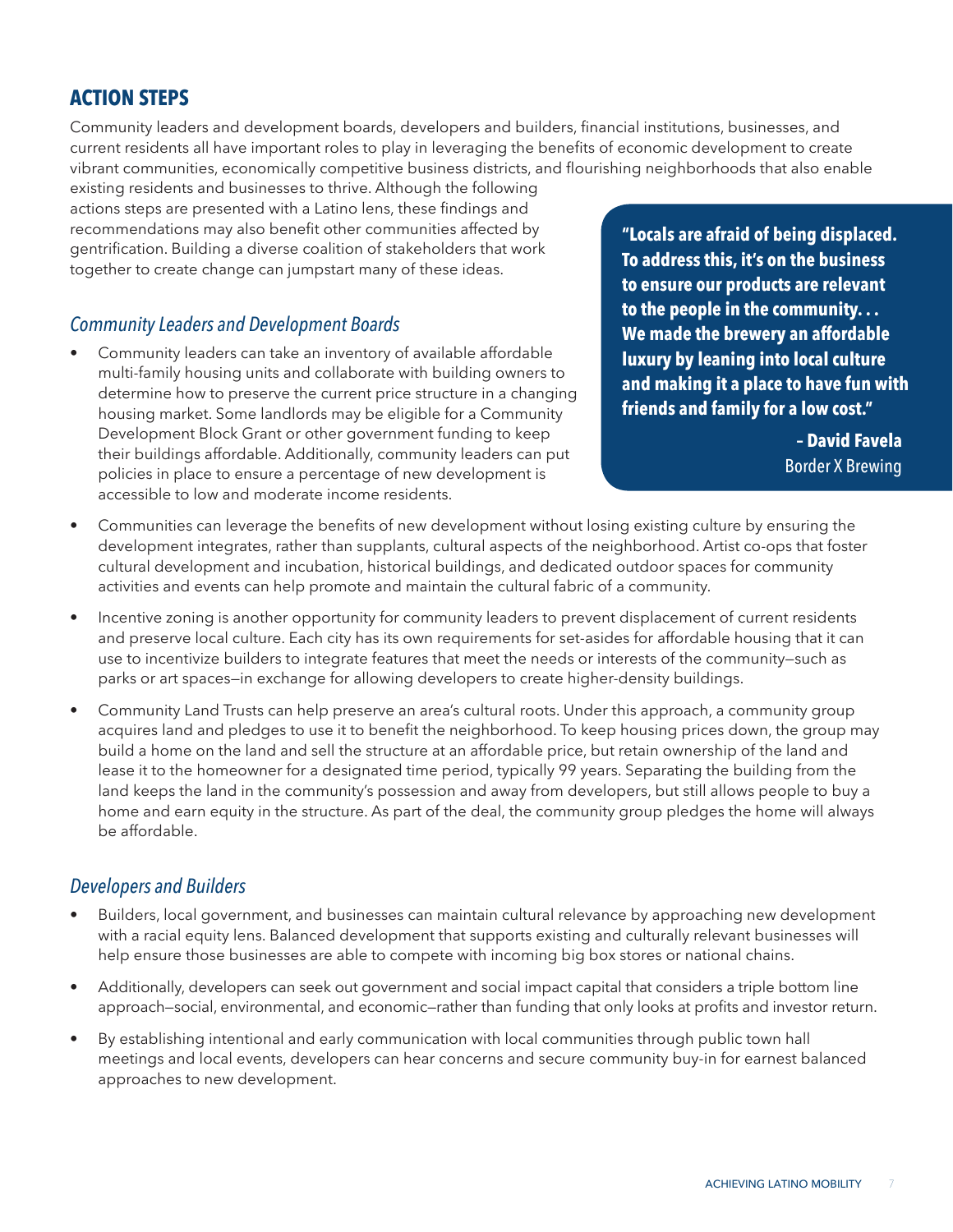### **COMMUNITY LAND TRUST MAKES HOUSING ACCESSIBLE**

Bridge Park is a 1,200-foot-long pedestrian-only expanse connecting the Washington, D.C. neighborhoods of Capitol Hill, known for gentrification and wealth, and Anacostia, an area of high poverty. The project—led by Building Bridges Across the River, in partnership with dozens of local organizations and businesses—features green spaces, cultural amenities, and gathering spots.

Building Bridges led hundreds of community meetings to inform an Equitable Development plan. In the fall of 2017, JPMorgan Chase announced \$5 million in funding over a three-year period to implement the plan, including \$3 million to preserve existing affordable housing and prevent people from being displaced.

The group created a community land trust, which received an infusion of cash from JPMorgan, and tapped City First Homes as an incubator to allow the trust to start purchasing properties now, rather than wait and risk being priced out. The trust is led by an advisory committee made up of community members, experienced housing professionals, and other stakeholders.

Other notable aspects of the project include:

- A homebuyers' club that offers classes in home ownership and financial literacy;
- Down payment assistance (currently a pilot);
- Individual development accounts that provide match dollars as an incentive for families to save up for closing costs and down payments;
- Tenants' rights workshops for renters; and
- Micro-loans (small business loans typically up to \$5,000) and training and technical assistance for existing small businesses.
- Developers and builders can also establish proactive communication with community and existing neighborhood businesses to minimize the displacement and maximize the existing businesses' economic potential. By engaging local businesses earlier, developers can work with them to ensure new development integrates or builds upon the existing business community. Developers can also explore opportunities to expand or relocate businesses within the neighborhood (e.g., offer competitive or flexible leases to existing businesses for new buildings with new facilities, furnishings, and infrastructure).

#### *National Retail and Chain Business*

• Big box stores can be great community partners by hiring local, sponsoring neighborhood institutions (cultural centers, sports teams, schools, or clubs), and sourcing products from local businesses to meet local demand. Local policymakers have a role to play in designing equitable and smart business communities. Many cities are proactively implementing policies to combat the rising business and commercial rents that are pushing small businesses into closure.<sup>8</sup> Companies themselves can invest in the local community. For example, Starbucks has made it a priority to integrate its space in low and moderate income places by guaranteeing space for workshops, meetings, and events.<sup>9</sup>

<sup>8</sup> Olivia Lavecchia, "How Rising Commercial Rents Are Threatening Independe[n](http://minorityhealth.hhs.gov/omh/browse.aspx?lvl=3&lvlid=64)t Business, And What Cities Are Doing About It," Institute for Local Self-Reliance, April 20, 2016, available at https://ilsr.org/affordable-space/

<sup>9</sup> Jordan Lebeau, "Starbucks Hopes 15 New Stores Will Make It Part Of The 'DNA' Of Low-Income Communities of Color," *Forbes*, October 13, 2016, available at https://www.forbes.com/sites/jordanlebeau/2016/10/13/starbucks-hopes-15-new-stores-will-make-it-part-of-the-dna-of-lowincome-communities-of-color/#7ee8ee44adc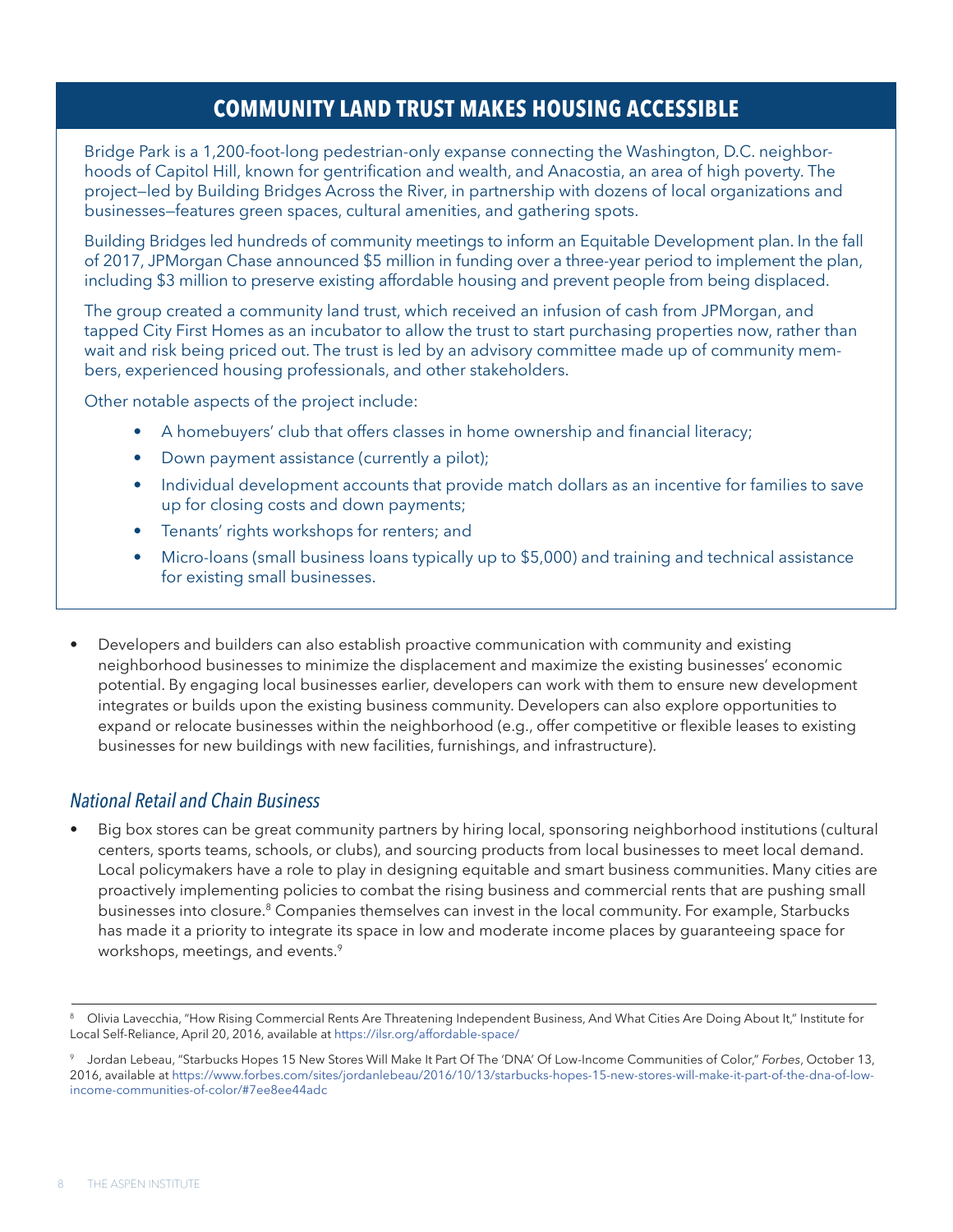- Companies can also work directly to meet the needs of the community. Whole Foods allows each of its individual stores to assess how best to address the needs of the community and make sure food gets to those in nearby neighborhoods who need it. Several times a year, the stores hold community giving days (otherwise known as 5% Days) when each store donates five percent of that day's net sales to a local nonprofit or educational organization.
- Local government officials can team up with businesses to start or expand minority-led chambers of commerce that advocate for local small businesses, create a central community resource for growth and development, and support priorities for future business development. For example, the Louisiana Chamber of Commerce offers entrepreneurship classes, ESL classes, credit union and banking partnerships, connections to Goldman Sachs small businesses initiatives, and access to the US Small Business Administration and the Louisiana Economic Development.10 These types of robust programs can be expanded and replicated in chambers of commerce throughout the country.

#### *Banks and Credit Unions*

- Homeowners gain more from economic development than renters. By educating Latinos about homeownership, financial institutions can help Latinos access grants, loans, and credit-building tools needed to buy a house. Local banks, nonprofits, community organizations, and municipalities can lead this public outreach campaign to inform potential homebuyers and map the steps to homeownership.
- Banks may unwittingly exacerbate gentrification by granting mortgage credit to developers or landlords calculated at what rents could be at market value, rather than at the rent-controlled rate. This often enables developers to buy buildings for cheap, then implement strategies to push out rent-controlled tenants in order to flip the units to a market rate condo or rental. By working proactively with developers and landlords, banks and credit unions can ensure that long-term plans for rent-regulated properties include protections for tenants, such as right-of-first-refusal for current tenants when units are converted for sale.

#### *Current Residents*

• Residents can access nonprofit legal services to prevent landlords, developers, and rental companies from discriminating or illegally proceeding with projects or practices to redevelop local businesses, housing, and programs. Blight, eminent domain, apartment construction, and lease management are all intricate legal areas where residents need to be informed as it relates to community economic development.

<sup>10</sup> "Local Resources," Hispanic Chamber of Commerce of Louisiana, available at https://www.hccl.biz/programs-and-initiatives/local-resources/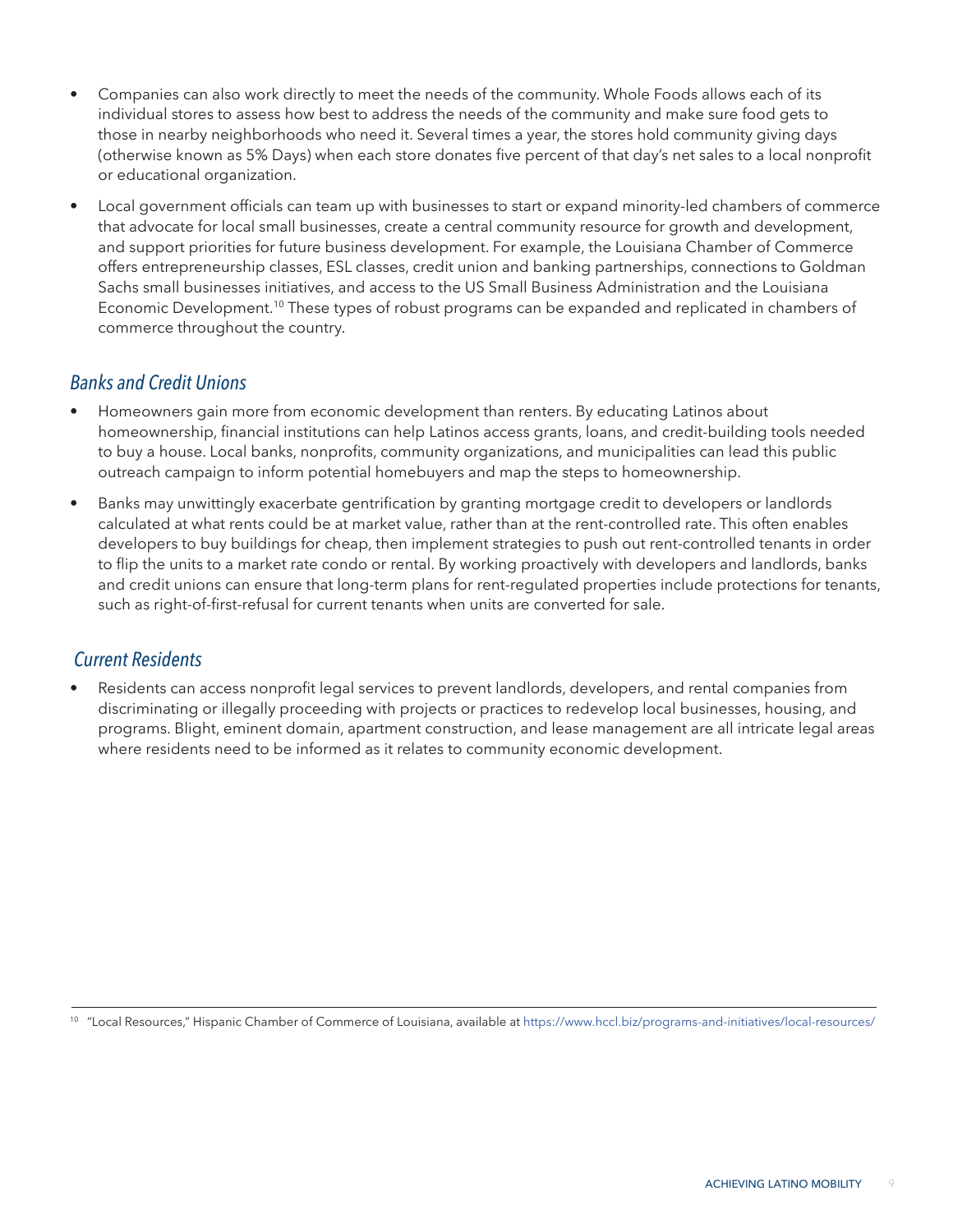# <span id="page-11-0"></span>**WORKFORCE DEVELOPMENT**

Good jobs benefit workers, businesses, and communities. But for many Latinos, quality jobs that offer living wage compensation, benefits, and employment security are out of reach. An increase in the number of jobs that are automated, as well as the advent of artificial intelligence and its future potential in the workplace, threaten

**"We need to go beyond stability and figure out how to move forward by meeting the needs of workers as well as the interests of the business community."** 

> **Aida Cardenas** Building Skills Partnership

to exacerbate this problem. While many entrepreneurs point to opportunities stemming from the gig economy, these opportunities do not guarantee economic stability. Instead, these jobs may lead to new customers in the short-term, but lack the stability of a regular cash flow and traditional benefits. As a result, economic security remains a challenge.

Workers without a college degree could once obtain a good-paying job in fields such as manufacturing, often with room for advancement. However, in recent decades, those jobs have nearly disappeared and there has been an increasing shift to low-paying, poorer-quality service jobs. Automization threatens to perpetuate this challenge, despite policy efforts to bring back manufacturing jobs. In addition to low wages, these jobs typically lack access to benefits such as healthcare,

retirement savings plans, and sick or family medical leave—all critical elements of quality employment. Furthermore, unpredictable schedules and shift work typically found in the service industry can make income inconsistent, pushing financial security further out of reach.

Job data shows this problem is likely to get worse. According to the US Department of Labor, just over half of all new jobs created in the next few years will be jobs that require a high school degree or less and will tend to be lower-skill jobs that pay lower wages.<sup>11</sup> Latinos and African Americans are already overrepresented in many of these jobs and at risk of continuing to hold jobs that lack benefits, good pay, and opportunity for advancement. Artificial Intelligence and automation, which are predicted to replace the same jobs many Latinos and other communities of color currently hold, could further exacerbate this challenge.

As the country's populations of color increase, and as the nature of local economies and geographic and industry hubs of production change, we must build a Latino pipeline to meet emerging workforce demand while working to ensure all jobs are quality jobs that feature steady income, good benefits, and room for advancement.

#### **ACTION STEPS**

Increasing Latino access to quality jobs requires helping workers build the skills they need to advance, preparing workers for the emerging job market, and improving the quality of available jobs. Promising partnerships show community leaders, businesses, and colleges each have an important role to play in addressing this challenge.

<sup>11</sup> U.S. Bureau of Labor Statistics. *Table 6. Occupations with the most job growth, 2014-24*, last modified December 8, 2015, available at https:// www.bls.gov/news.release/ecopro.t06.htm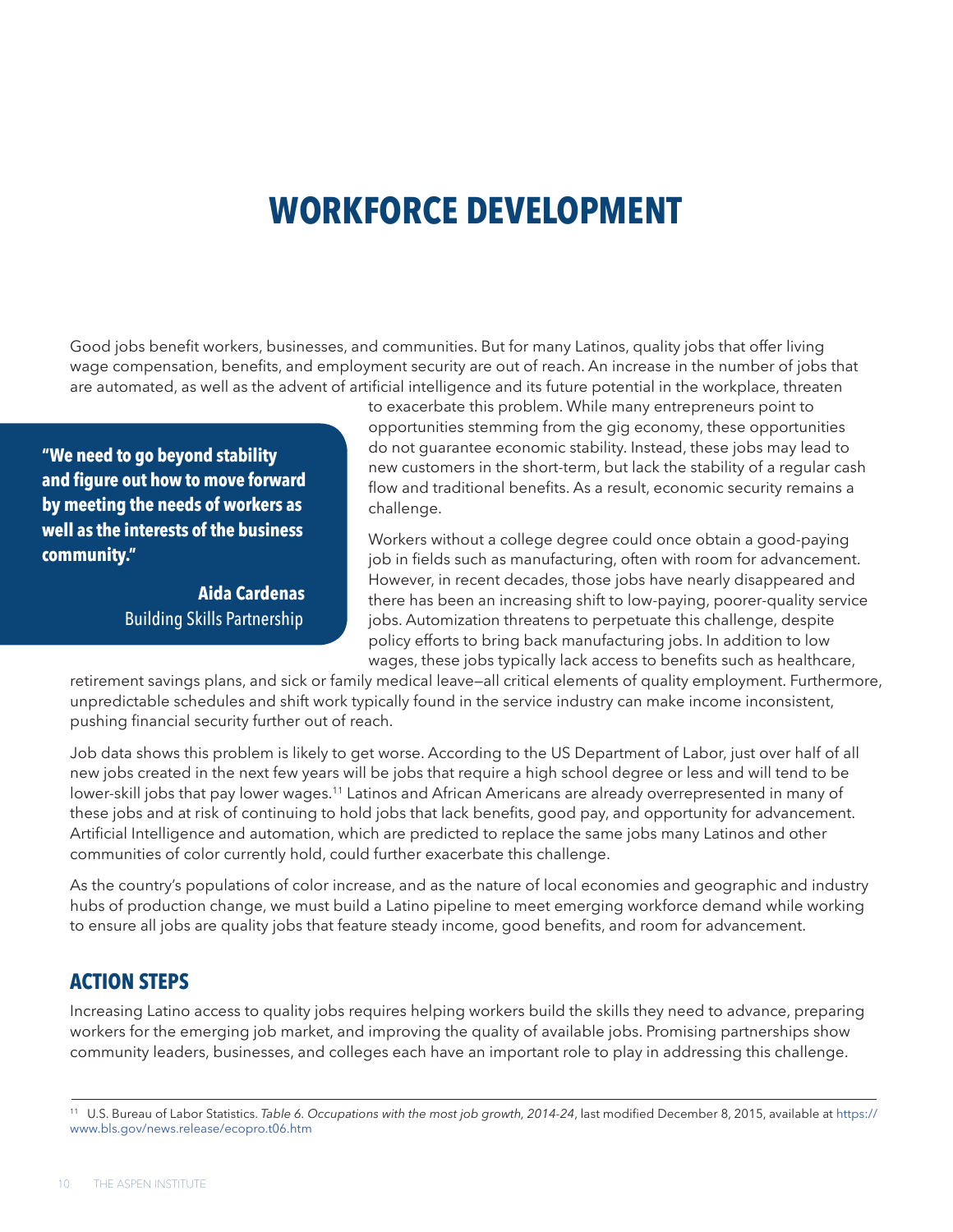#### *Businesses*

• Programs that help workers build the skills needed to become more productive in their jobs and earn higher wages—also known as human-capital development—can lead to upward mobility for individual workers, improve long-term employment prospects, and, ultimately, strengthen the local workforce which in turn helps build stronger communities. For example, [Bank of America's Consumer](http://careers.bankofamerica.com/us/the-consumer-academy-at-bank-of-america.aspx) 

[Academy](http://careers.bankofamerica.com/us/the-consumer-academy-at-bank-of-america.aspx) equips new hires for career advancement by ensuring employees have a clear understanding of career paths within its consumer banking line of business and are buttressed by training, development, and support throughout their career journey.<sup>12</sup>

• Businesses can increase access to quality jobs and strengthen their own productivity by helping people build careers rather than just landing jobs. Combining entry-level jobs that do not require an advanced degree with on-the-job training and tuition reimbursement programs can create career pathways that lead to worker and company success.

**"We need to help people build careers, not just access jobs." Christie Gragnani-Woods** Bank of America

• Retailers and companies that employ service workers, such as restaurants, can upgrade these positions by offering access to healthcare and other benefits and eliminating on-call scheduling, whereby employees call the day of or even hours before a shift to find out whether or not they are needed. If they are not called in,

### **GIVING ALL WORKERS A SEAT AT THE TABLE**

California's Building Skills Partnership (BSP) works to improve job opportunities for low-wage property service workers through on-the-job programs that involve language skills, citizen classes, digital literacy and financial education.

BSP's Green Janitor Education Program brings together the US Green Building Council-Los Angeles (USGBC-LA), the Building Owners and Managers Association of Greater Los Angeles (BOMA-GLA), and Service Employees International Union (SEIU)-United Service Workers West to provide janitors with hands-on energy management and green cleaning training needed to enable buildings to meet green performance standards. The program addresses energy efficiency, recycling, waste management, water conservation, and other sustainable and green cleaning practices. It also gives janitors a seat at the sustainability table alongside building owners and managers creating a strong example of social equity where everyone participates in management and maintenance of a building. Partnerships and programs such as this can address industry needs while improving the lives of workers by investing in human capital.

Learn more about BSP's approach [here.](http://www.buildingskills.org)

they do not get paid, making it impossible to budget for a steady income or plan child care. In some cases, employees report for a shift, only to find they are not needed or are sent home early. These workers receive less or no pay and can incur costs associated with going to work, such as transportation and child care. Improved scheduling will relieve these challenges. For example, Starbucks managers work with employees to create consistent, predictable schedules that balance each worker's individual needs.13

#### *Community Colleges*

• Community colleges can increase job prospects for graduates by offering programs of study that anticipate and reflect workforce needs of the future, such as cybersecurity, and ensuring students are prepared to meet those needs.

• Students who graduate with a mound of debt can find it impossible to catch up once they enter the job market. By offering workforce stipends—living expenses for training or learning experiences—community colleges as well as local workforce development funders can help students avoid graduating from college with excessive debt.

Bank of America, "The Academy for Consumer and Small Business," available at http://careers.bankofamerica.com/us/the-consumer-academy-at-bank-of-america.aspx

<sup>&</sup>lt;sup>13</sup> Starbucks Newsroom, "Starbucks Approach to Staffing and Scheduling," available at https://news.starbucks.com/views/starbucks-approachto-staffing-and-scheduling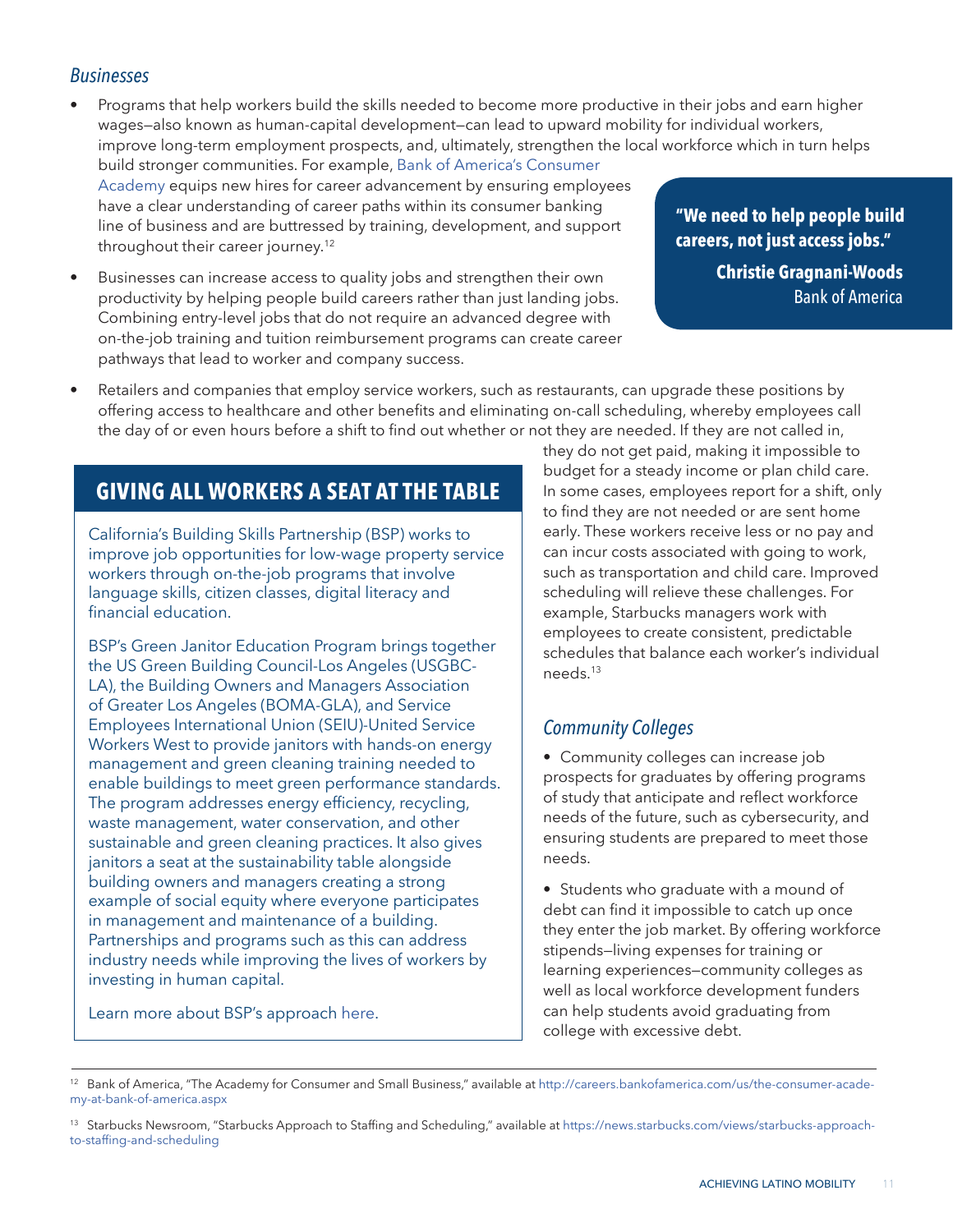- Establishing partnerships with local businesses can help prepare students to meet the demand of local businesses. City Colleges of Chicago works with businesses to identify positions that experience high turnover and create apprenticeships that train students to succeed in those positions. This approach benefits companies as well as the students.
- Colleges can support student success by aligning class schedules to business hours.

#### *Community Leaders*

• Community Benefit Agreements (CBAs) have proven to be a successful tool for improving access to quality jobs. Community organizations come together around a given area where a large development project has been proposed and where there are public dollars going toward subsidizing that **"We must reimagine colleges as pathway[s] to wealth, not just pathways to degrees."** 

> **Juan Salgado** City Colleges of Chicago

economic development. The community organizations work with the private developers who are receiving public subsidies to identify needs in that community, such as additional affordable housing or local hiring practices for jobs in the area. The tool allows communities to hold private developers accountable when they benefit from public dollars to ensure local residents benefit as well.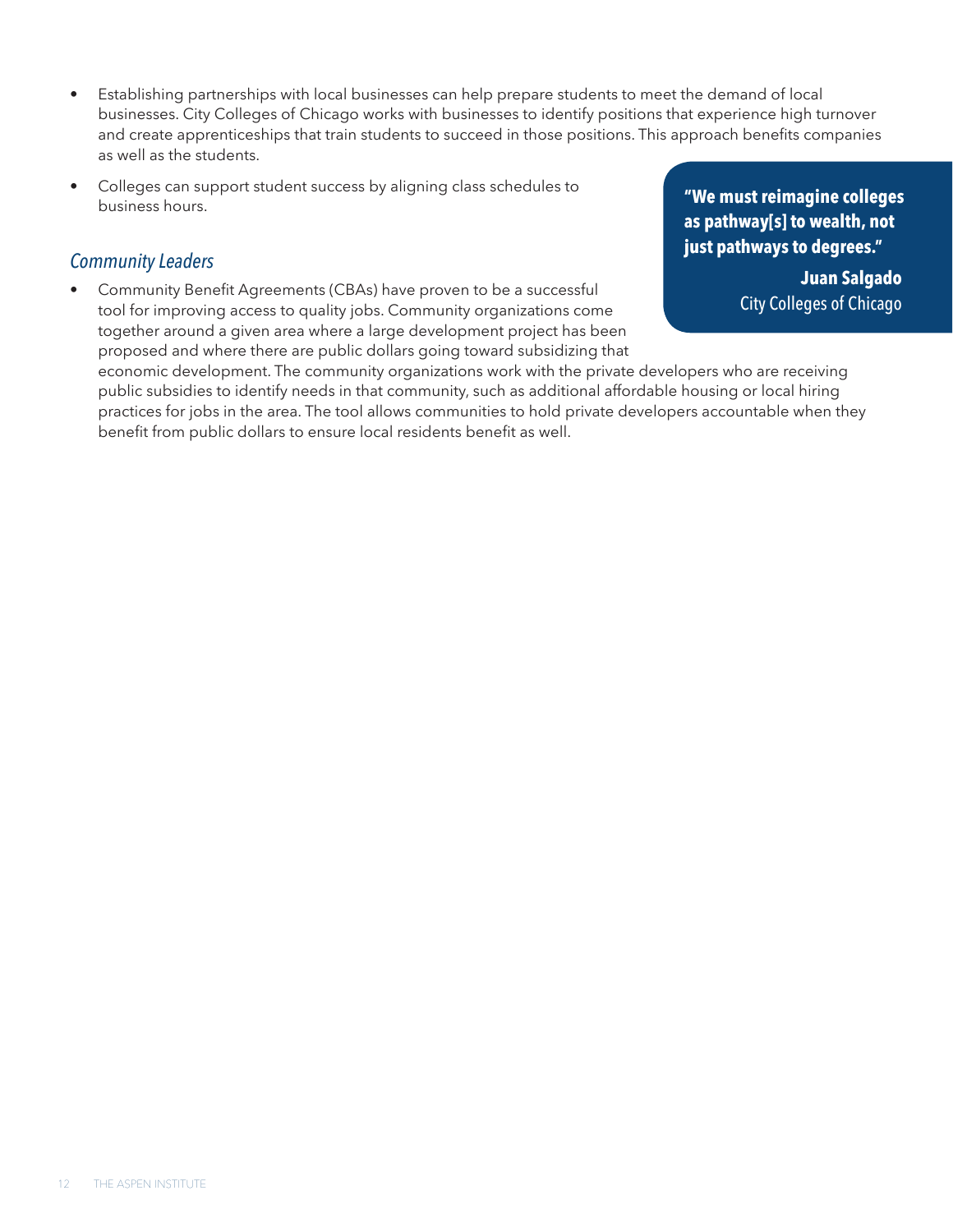# <span id="page-14-0"></span>**FINANCIAL LITERACY AND WEALTH BUILDING**

Despite their economic potential, Latinos often face short- and long-term threats to their financial future. With income volatility as a backdrop, many Americans struggle with accessing, choosing, and maximizing tools for saving and investing in their short-term and long-term financial goals, such as financing higher education or

[planning for retirement—](https://assets.aspeninstitute.org/content/uploads/2017/10/Designed-Latinos-and-Retirement-Brief-Web.pdf)or coming up with money in an emergency.14,15 This is particularly true for Latinos, who often lack generational wealth and face persistent challenges like limited knowledge about money management, financial products, and trusted banking services, but see the value of financial education.<sup>16</sup> In a recent survey, 71% of middle-income Latinos said they believe they are behind on preparing for retirement as opposed to 63% of the general population, and 63% said they wish their employers would provide more information on saving for retirement.<sup>17</sup>

A significant driver of the knowledge gap between Latinos and non-Latinos is that Latinos are overrepresented in low-wage jobs that do not offer the benefits or opportunities designed to improve financial security and build household wealth.<sup>18</sup> Without established credit or robust savings, it can be difficult to get an auto loan, rent an apartment, obtain a mortgage, or build

**"The calculated worth—goods and services—of Latinos in the US makes them the world's seventh largest economy . . . with the third largest growth rate."** 

**Dr. David Hayes-Bautista** UCLA Center for the Study of Latino Health and Culture

a business. As a result, Latinos are often forced to rely on alternatives, such as exorbitantly priced payday lenders, auto title lenders, and check-cashing stores.19

Many Latinos have difficulty securing the financial services that could help them address these issues. The same survey found 59% are unsure about who to go to for financial advice and guidance, 53% say it is difficult to find financial services companies that know how to help households like the ones they belong to, and 42% believe they have different financial planning needs than the average American household.

Establishing financial security starts with financial literacy. Policies and practices that focus on helping Latinos build savings and income, plan for retirement, and accrue wealth for generational transfer can lead to greater financial

- <sup>17</sup> Javier Simon, "Latinos Need Retirement and Financial Planning Assistance," Plan Advisor, October 3, 2017, available at https://www.plan adviser.com/latinos-need-retirement-and-financial-planning-assistance/
- <sup>18</sup> Cherrie Bucknor, "Hispanic Workers in the United States," Center for Economic and Policy Research, November 2016, available at http://cepr. net/images/stories/reports/hispanic-workers-2016-11.pdf

<sup>&</sup>lt;sup>14</sup> The Aspen Institute Financial Security Program and The Aspen Institute Latinos & Society Program, "Sí Se Puede: Building Retirement Security for Latinos and the US," October 2017, available at https://assets.aspeninstitute.org/content/uploads/2017/10/Designed-Latinos-and-Retirement-Brief-Web.pdf

<sup>&</sup>lt;sup>15</sup> Board of Governors of the Federal Reserve System, "Report on the Well-Being of U.S. Households in 2017," May 2018, available at https:// www.federalreserve.gov/publications/files/2017-report-economic-well-being-us-households-201805.pdf

<sup>&</sup>lt;sup>16</sup> National Endowment for Financial Education, "Latinas: Hungry for Financial Education, Challenged By Cultural Stereotypes," March 1, 2018, available at https://www.nefe.org/Press-Room/News/Latinas-Hungry-for-Financial-Education

<sup>19</sup> UnidosUS, "Stop Payday Predators," available at http://stopthedebttrap.org/wp-content/uploads/2016/10/SPP-Latinos-Fact-Sheet-NCLR\_Final.pdf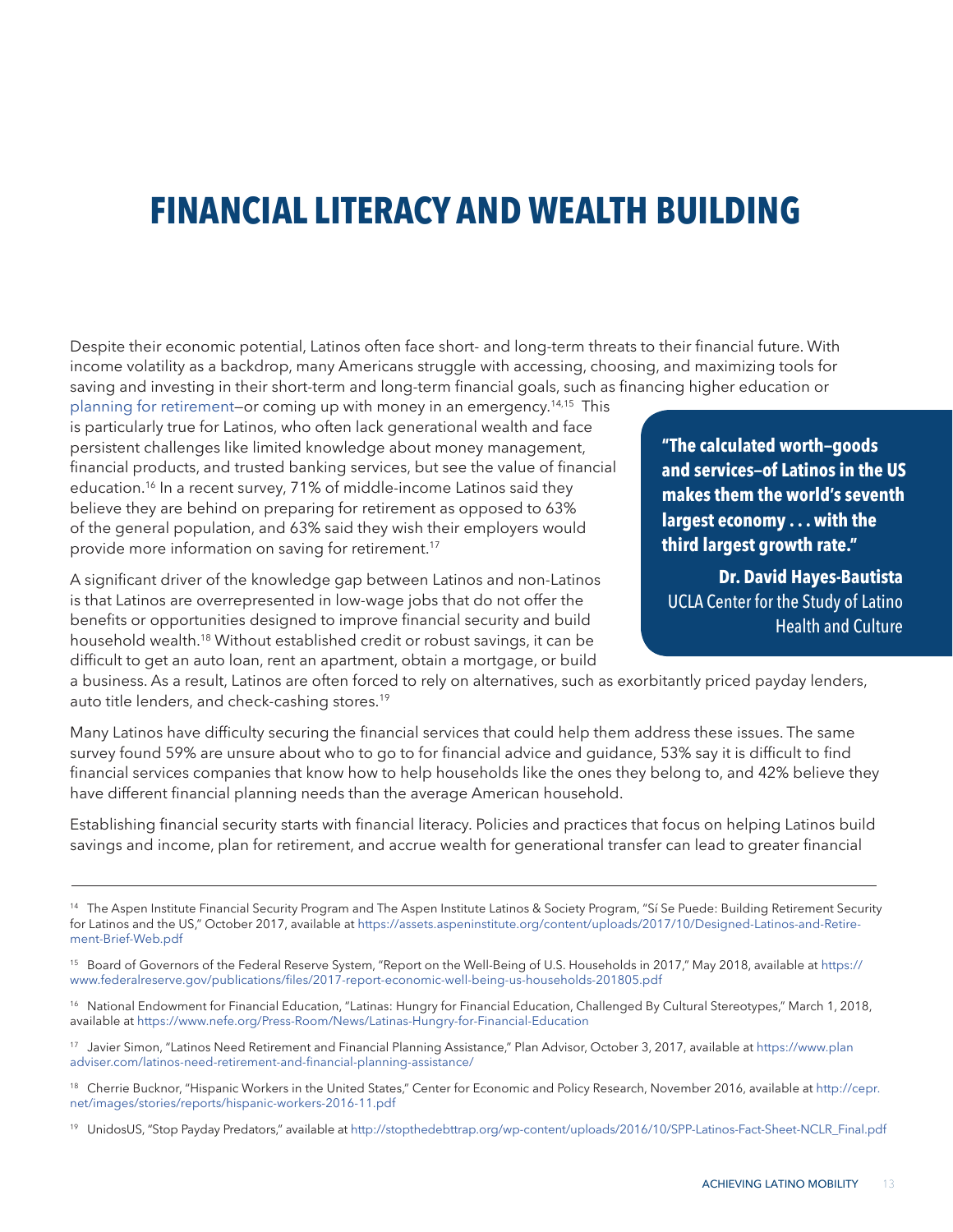security and help close the wealth gap between Latinos and whites while helping Latino communities continue to recover from the devastation caused by the financial crisis of 2008.20

Employers also have a role to play in helping Latino workers save for retirement. Many Latinos do not participate in workplace savings plans and just 12 percent of Latinos own a defined benefit plan (an employer-guaranteed pension that provides a monthly check, typically calculated based on the employee's length of employment and salary history, from retirement until death).<sup>21</sup> Enrollment rates among Latinos are high when employer-based plans are offered. However, due to the types of jobs that Latinos often over index in—low-skilled, low-pay, small business, or non-union—these types of benefits are less likely to be offered. Some states, such as California, have sought alternatives to employer-based plans, such as a [Secure Choice](http://www.pensionrights.org/what-we-do/events/re-imagining-pensions/secure-choice-pension) plan that creates a state-run retirement plan for employees who don't have access to a plan through their employers.<sup>22</sup> Programs like Secure Choice provide a model to ensure all employees start building for their retirement and long-term financial security.

Level of education, type of job, income, family network, and a number of other factors impact Latinos' ability to plan for and achieve their long-term financial goals, including taking steps to build wealth. Improving the financial capability of Latinos and increasing the capacity of Latino households to plan for their financial future requires a diverse set of solutions that consider the range of different education, workforce, and immigration backgrounds of Latinos.

### **ACTION STEPS**

Efforts to help Latinos gain financial literacy and build wealth must address specific cultural obstacles, such as cultural norms of social stigma surrounding discussions about financial need, resistance to talking about money, and concerns that wealth-building goes against some culturally ingrained religious values.

**"To build community wealth, we need to build individual wealth."** 

> **Tawanna Black** Center for Economic Inclusion

#### *Banks/Financial Institutions*

- Proactively providing financial literacy resources to Latinos—in English and in Spanish—is an opportunity for banks, credit unions, and other financial institutions to build new customer relationships. This creates an optimal entry point for Latinos into the financial mainstream.
- Lenders or affiliates can build trust in Latino communities by establishing a physical presence and demonstrating cultural relevance in the neighborhoods where they plan to do business. Building a tangible connection to the community they are located in will also help create a sense of shared growth (i.e. physical presence or partnerships with Community Development Financial Institutions).
- To prevent individuals from falling victim to predatory lending, financial institutions have a responsibility to provide information, transparency, and support to those who do not qualify for a traditional loan. For example, nearly 80 credit unions nationwide belong to [Juntos Avanzamos.2](http://www.cdcu.coop/initiatives/juntos-avanzamos-together-we-advance/)3 The program requires participating credit unions to serve Latino communities with bilingual forms and materials, use alternative credit underwriting, have Latinos on their boards of directors, and provide dual-language financial education.

<sup>&</sup>lt;sup>20</sup> Dedrick Asante-Muhammad, Chuck Collins, Josh Hoxie, and Emanuel Nieves, "The Road to Zero Wealth: How the Racial Wealth Divide is Hollowing Out America's Middle Class," Prosperity Now and Institute for Policy Studies, September 2017, available at https://prosperitynow.org/ sites/default/files/PDFs/road\_to\_zero\_wealth.pdf

<sup>&</sup>lt;sup>21</sup> The Aspen Institute Financial Security Program and The Aspen Institute Latinos & Society Program, "Sí Se Puede: Building Retirement Security for Latinos and the US." October 2017, available at https://assets.aspeninstitute.org/content/uploads/2017/10/Designed-Latinos-and-Retirement-Brief-Web.pdf

<sup>&</sup>lt;sup>22</sup> Hank H. Kim, "The Secure Choice Pension," Pension Rights Center, available at http://www.pensionrights.org/what-we-do/events/re-imaginingpensions/secure-choice-pension

Federation, "Juntos Avanzamos - Together We Advance," available at http://www.cdcu.coop/initiatives/juntos-avanzamos-together-we-advance/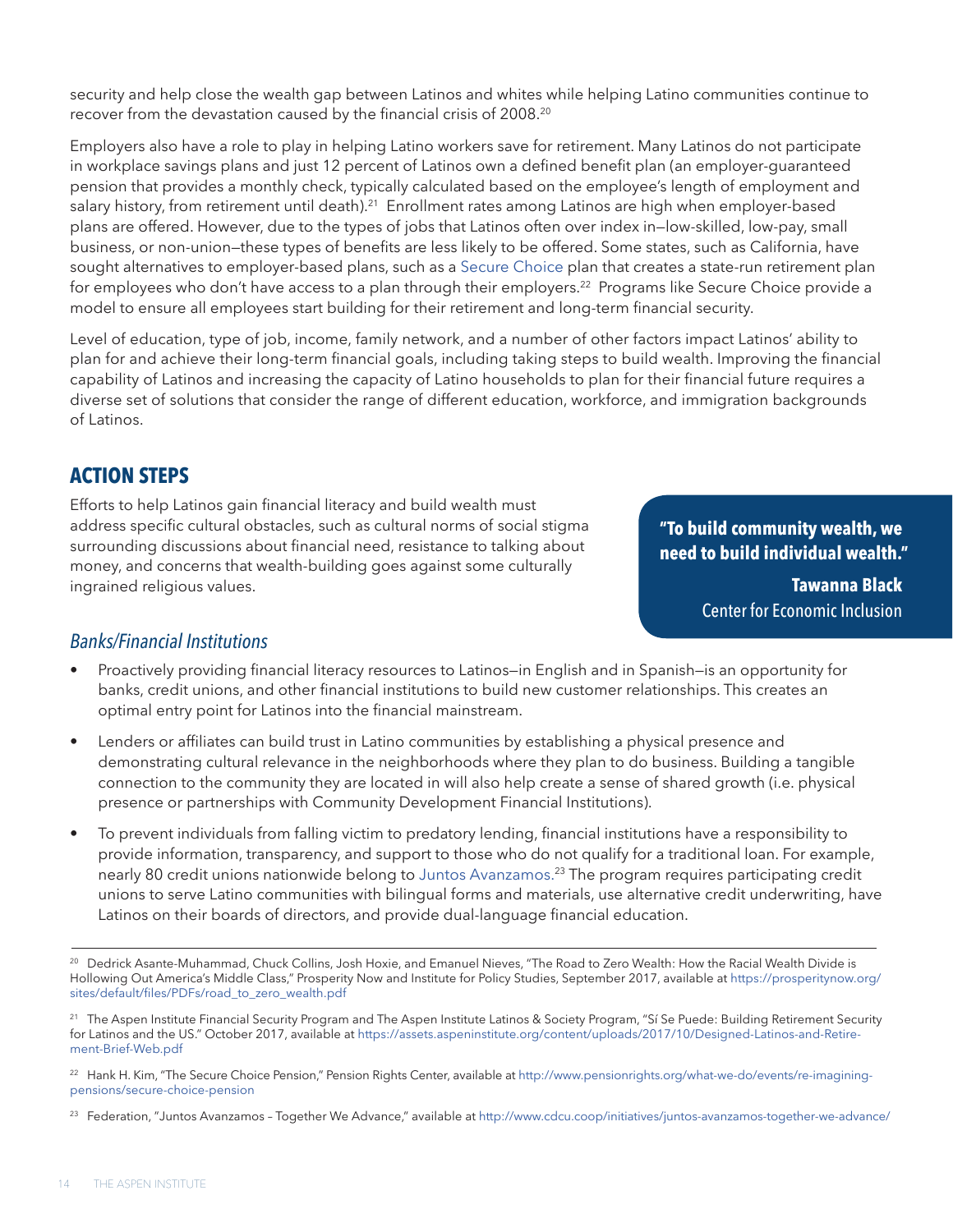### *Intermediary Organizations/NGOs*

- Establishing credit can be a gateway to accessing other things that in turn help build wealth—like stable housing or a new business. [Mission Asset Fund](https://missionassetfund.org), a nonprofit group in San Francisco that works with creditrating agencies, promotes lending circles as an opportunity for individuals to access cash and build their credit scores.<sup>24</sup> Lending circles are typically formed among six to 12 people. The loan amount ranges from as little as \$300 to \$2,400.
- Financial advisors, who are predominantly white males, often lack the cultural competency to effectively address Latino-specific concerns. Promoting diversity in the financial advisor profession will help drive financial inclusion. A nonprofit advocacy group could create a campaign in partnership with Latino executives in target industries (financial advisors, banking, and entrepreneurs) to promote diversity in positions that directly interact with Latino communities.
- Latinos need to understand what policies can help them build wealth and learn how to use them. For example, working with the Ad Council, a nonprofit or coalition of nonprofits, such as Mission Asset Fund, Latino Policy Forum, or Instituto Progreso, could engage public and private stakeholders by conducting a public education and outreach campaign to promote information about policies such as the Earned Income Tax Credit (from a state view and city view), Children's Savings Accounts, and the Savers Tax Credit.

#### *Academic Institutions*

- Colleges and high schools can help Latinos increase their financial literacy by providing classes or electives on finance and wealth building. Not only will these students gain the knowledge needed to strengthen their finances, they are also likely to bring conversations from these classes home and share lessons with their families and households.
- Offering financial lessons early can bolster student success while helping students develop skills that will help them build wealth as they become adults. Chicago's [Ariel Community Academy \(ACA\)](https://www.arielinvestments.com/ariel-community-academy/) offers classes from kindergarten through eighth grade that, in addition to mandated public school curriculum, incorporate concepts of investing and financial literacy into the classroom.25 Through a partnership with Nuveen Investments, a Chicago-based investment company, the Ariel-Nuveen Investment Program awards each incoming first grade class a \$20,000 grant that follows the students until their graduation. In the early years, representatives from Ariel and Nuveen invest and manage the funds. However, as the students advance through the school's unique investment curriculum, they become actively involved in the investment decisions.

#### *Businesses*

• Businesses can help by making financial classes a regular part of their employee benefit programs. As new generations move into jobs and get employee benefits that their parents may not have received, classes in financial literacy and counsel in how best to invest and save their earnings will help them build financial wealth over time. Employers can also offer financial wellness programs that feature financial planning and counseling services, budgeting assistance, and debt counseling.

<sup>24</sup> Mission Asset Fund, available at https://missionassetfund.org/

<sup>&</sup>lt;sup>25</sup> Ariel Investments, "Ariel Community Academy," available at https://www.arielinvestments.com/ariel-community-academy/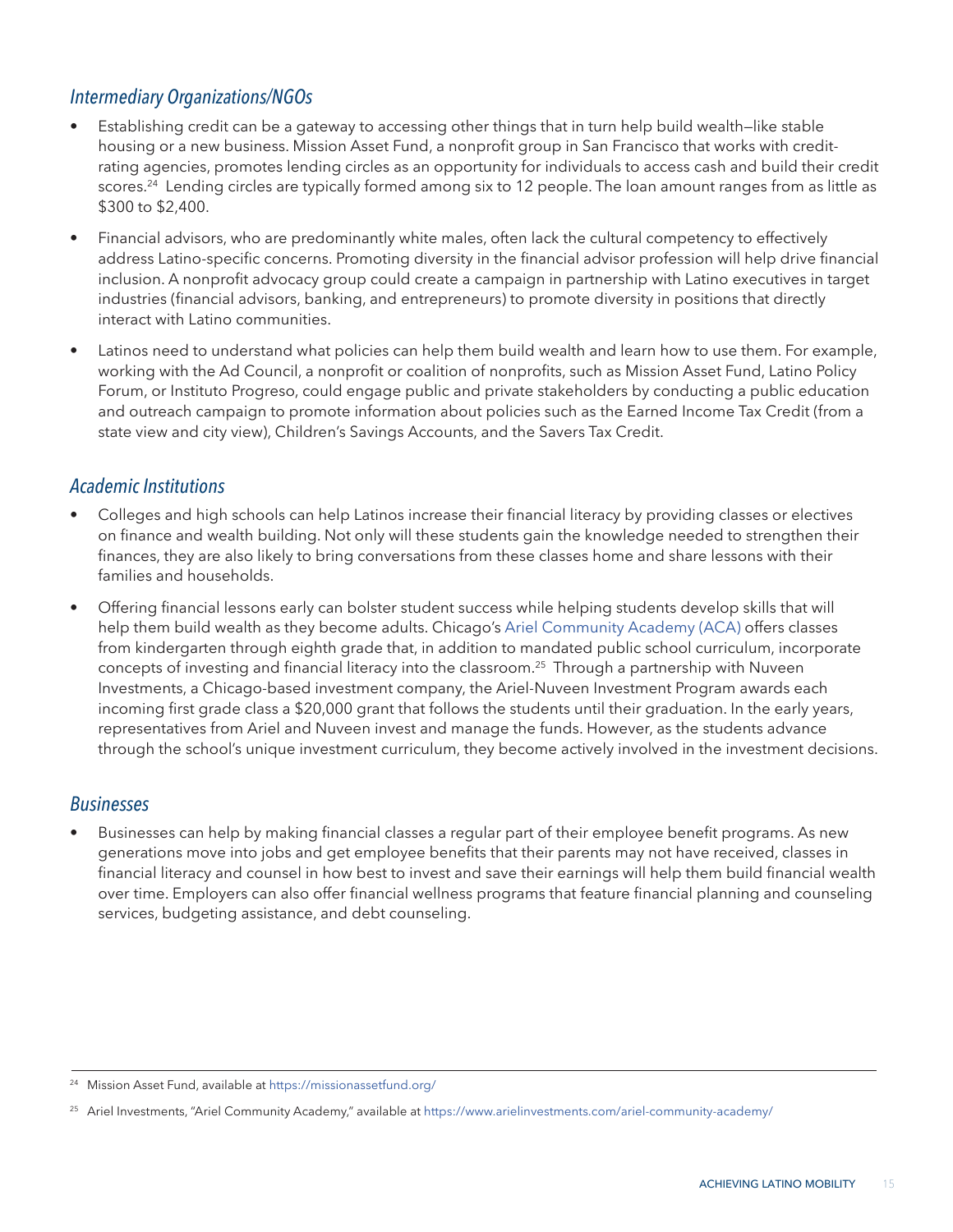# <span id="page-17-0"></span>**ENTREPRENEURSHIP AND SCALING LATINO-OWNED BUSINESSES**

Latino entrepreneurs are a major catalyst of small business creation in the United States, starting businesses at a rate three times faster than the national average and surpassing their counterparts.<sup>26</sup> Between 2007 and 2012, 86% of all the growth in small businesses can be attributed to Latino entrepreneurs—and Latina-owned businesses have proven to be a significant driver of this growth.<sup>27</sup> In the coming years, Latino entrepreneurship will play an

**"This is not just about economic pacing. It's about realizing this is the new America. We are the new majority. The majority will mean nothing to us if we do not begin to build economic power."**

> **Melissa Bradley** Project 500

increasingly central role to small business growth in the United States. Considering that small business growth is responsible for a majority of job creation, with two out of three net new jobs created by small businesses, the Latino entrepreneur is a key player in keeping the US economy strong.28

Beyond the macro-economic statistics, for many Latinos, owning a business represents an opportunity to contribute to their family and their community. This has far-reaching impact, providing youth employment and harnessing community talent and innovation. Investing in and fostering thriving entrepreneurial ecosystems within communities will increase opportunities for Latinos to build wealth and financial security.

However, the current policy and financing environment often impedes Latinos' ability to succeed as business owners. Latinos experience greater challenges in accessing capital than their white counterparts. Other barriers include wealth differences between Latinos and non-Latinos, lack of financial capital, evidence of lending discrimination, lack of access to procurement and supply chain opportunities, human capital barriers, and disparities in family business background. These challenges also impact Latino business owners' ability to scale. Latino-owned businesses tend to have lower average sales and hire fewer employees than white-owned businesses-disparities that have widened over the past couple of decades.<sup>29</sup>

Sales from Latino-owned businesses, compared to what they would generate if they were on par with the average non-Latino-owned business, represent a \$1.38 trillion opportunity gap for the US economy.<sup>30</sup> This untapped potential has a cascading effect on the wider economy through unrealized economic growth in the form of

<sup>29</sup> Robert W. Fairlie, *Latino Business Ownership: Contributions and Barriers for U.S.-born and Immigrant Latino Entrepreneurs*, U.S. Small Business Administration, January 2018, available at https://www.sba.gov/sites/default/files/Latino-Business-Ownership-Research-Paper\_.pdf

<sup>30</sup> See note 26.

<sup>26</sup> Marlene Orozco, Paul Oyer, and Jerry I. Porras, *2017 State of Latino Entrepreneurship*, Stanford Graduate School of Business, February 2018, available at www.gsb.stanford.edu/faculty-research/publications/state-latino-entrepreneurship-2017

 $27$  Ibid.

<sup>&</sup>lt;sup>28</sup> John Paglia and David T. Robinson. "Measuring the Role of the SBIC Program in Small Business Job Creation." Library of Congress. January 2017. Available at https://www.sba.gov/sites/default/files/articles/SBA\_SBIC\_Jobs\_Report.pdf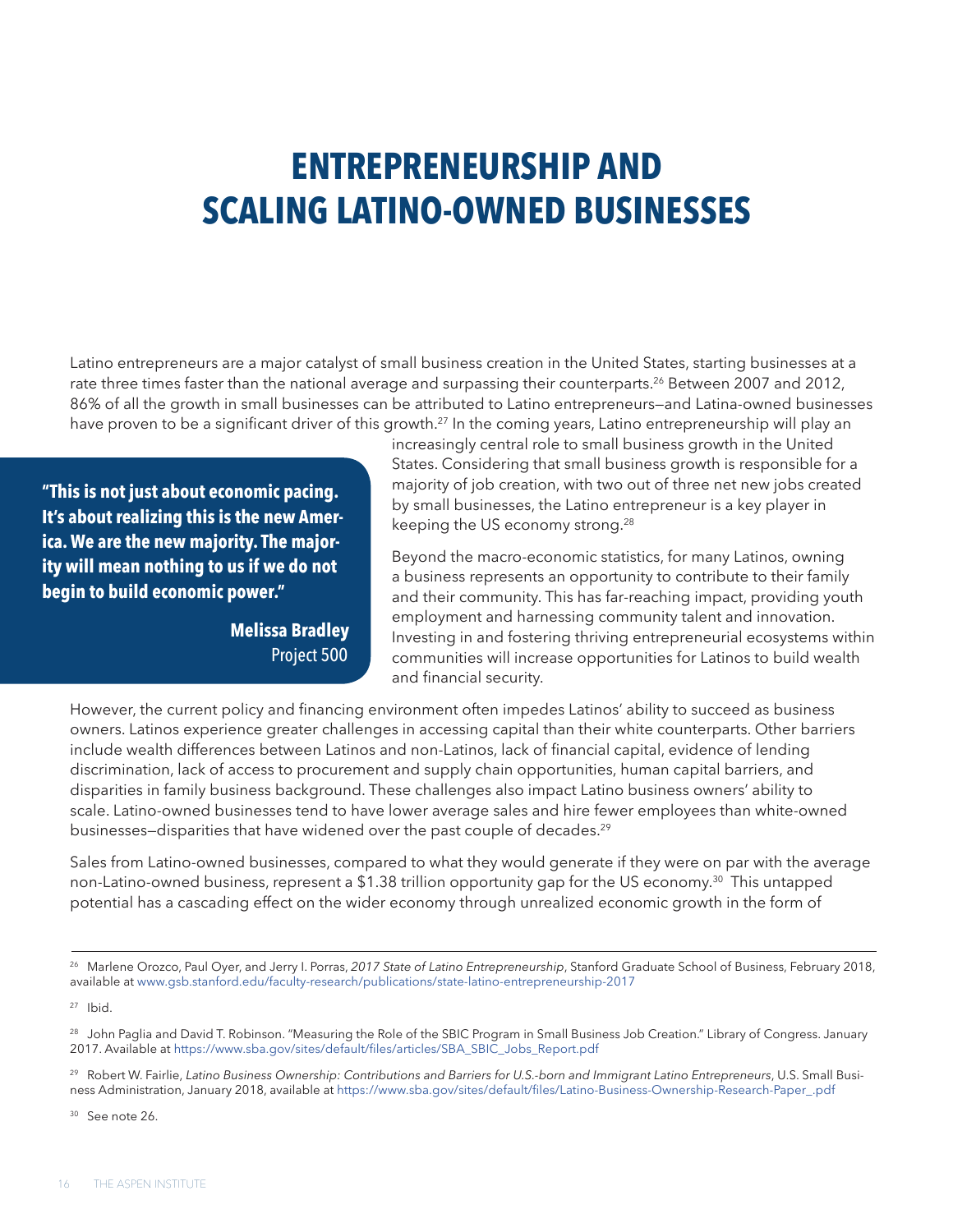employment, household income, tax contributions, and missed opportunities for businesses that supply or are supplied by Latino-owned businesses. This results in a much broader impact across the American economy, affecting a significant group of stakeholders beyond Latino business owners and their families.

For Latino-owned businesses to maximize their contribution to the economy, they must scale. Only then will business owners, communities, and the nation realize and benefit from the full economic potential of this growing and entrepreneurial sector of society.

### **ACTION STEPS**

Expanding opportunities for Latino entrepreneurs requires cross-sector cooperation as well as policies that promote the benefits of Latino-owned businesses to the broader community.

#### *Local Leaders and Community Networks*

• Local and state governments can increase the number of Latinoowned businesses by prioritizing minority-owned business growth and diversification strategies within larger economic development plans and policies.

**"We need to be forward thinking and focus on relationship building. Mentoring Latino protégées is a tremendous opportunity to give back and build the workforce we need."** 

> **Allen Gutierrez** Small Business Administration

- Beyond capital, small business owners and entrepreneurs need relevant, culturally competent, and convenient business training from local chambers of commerce, business and academic networks, or local entrepreneur networks that prepare Latinos to launch businesses in emerging fields, such as technology and computer science.
- Groups like Project 500 are capitalizing on the historic levels of economic development and investments being made in Washington, D.C., by offering minority-owned businesses the hands-on training, capacity building, mentoring, and networking needed to leverage significant growth opportunities.

### *Financial Institutions*

• Banks and other financial institutions have an important role to play in supporting small businesses and promoting partnerships that can address funding gaps in the marketplace, increase the enterprise value of minority-owned businesses, and scale those businesses. Latino-owned businesses are typically smaller than non-Latino-owned businesses and their cash flow often fluctuates. On average, small businesses have approximately 27 days of cash buffer to pay their bills. Increasing access to community lending loans, underwriting small loan sizes, and addressing the billing structure can improve cash flow.

### **ASCEND 2020**

JPMorgan Chase's Ascend 2020 connects minority entrepreneurs to business schools, suppliers, and community partners to improve access to management strength (through business education), markets (business-to-business and consumers), and money (seed capital, flexible credit, and equity investment).

Headquartered at the University of Washington Foster School of Business, the program promotes business education, consulting services, and partnerships with anchor institutions that are committed to increasing spending with minority-owned firms to create equitable career and entrepreneur opportunities critical to generating wealth in communities throughout the country.

Since the program's launch in 2016, Ascend 2020 has helped more than 140 businesses earn a total of \$8 million in investments, which includes \$5 million in contracts and \$3 million in new capital. JPMorgan Chase recently expanded Ascend 2020 from six US cities to 10.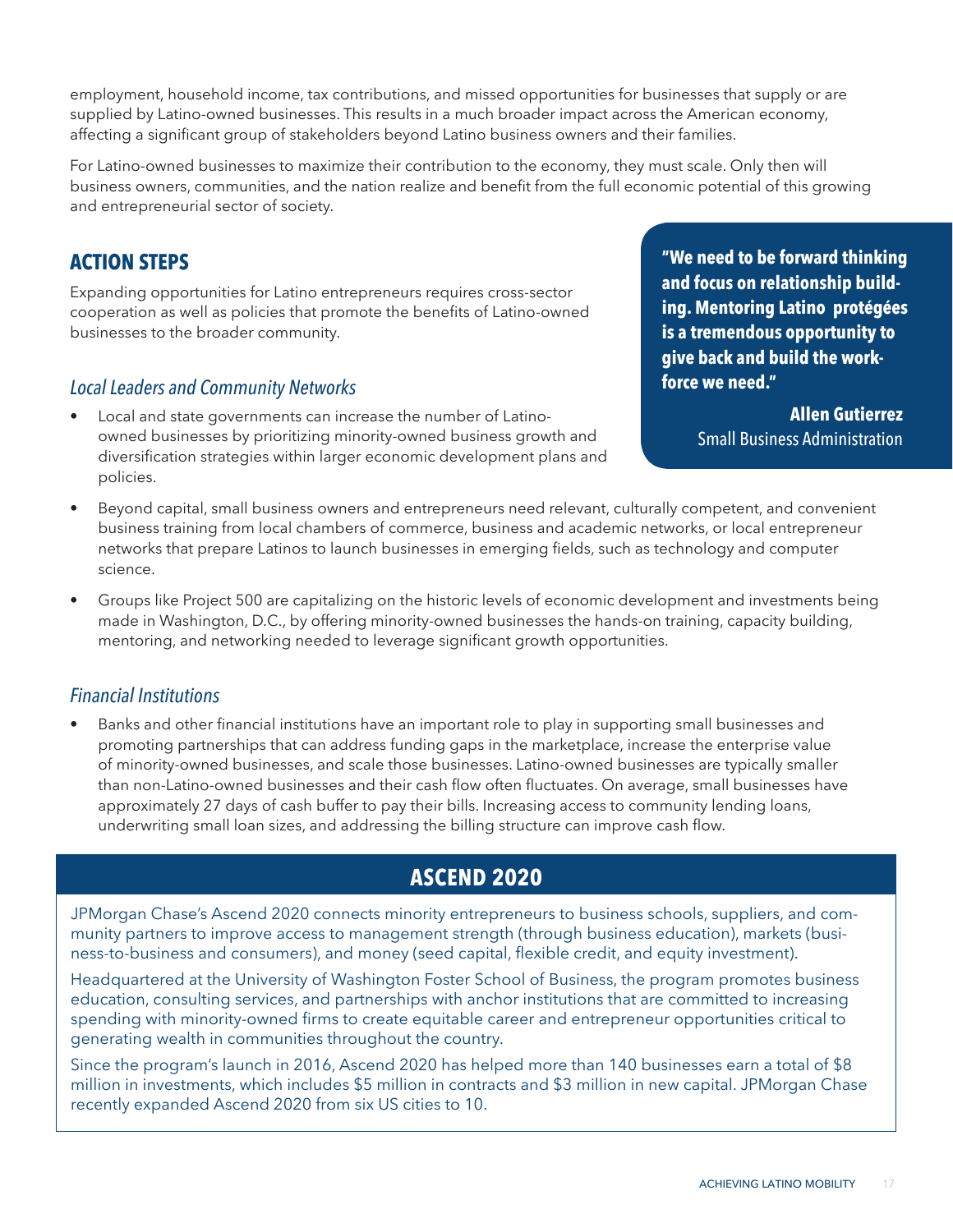• For small businesses that apply for capital but are not approved, financial institutions can offer access to other resources that open up possibilities for entrepreneurs and support growth. The Association for Enterprise Opportunity (AEO), a national non-profit organization dedicated to changing the way that capital and services flow to underserved Main Street businesses, recently launched [myWay to Credit](https://mywaytocredit.com), the first-ever bank referral marketplace for small business lending.<sup>31</sup> For small businesses that don't currently qualify for financing, myWay to Credit offers opportunities to connect to a vetted network of community lenders and small business mentors. Early bank adopters played an essential role in the successful creation of the referral marketplace. Woodforest National Bank partnered with AEO during the early design and testing phase, and JPMorgan Chase invested through its \$150 million Small Business Forward initiative to ensure the creation of a scalable service that is replicable for any referral partner regardless of size. Both firms are currently referring customers to the marketplace.

#### *Businesses*

- Schools can teach and nurture entrepreneurship by using curriculum, internships, and partnerships with local businesses to expose students to the wide range of entrepreneurial industries in today's economy. Businesses can enhance this opportunity by sponsoring contests for innovative ideas and projects that offer groups of high school students opportunities to win prizes or recognition.
- Local Hispanic Chambers of Commerce chapters can support Latino entrepreneurs by creating networks and peer-to-peer learning groups that mentor new businesses, share information on new requests for proposals (RFPs), and encourage members to partner on RFPs.
- The Small Business Administration or US Hispanic Chamber of Commerce can expand networking opportunities by creating an online marketplace where Latino-owned businesses can connect with other businesses.
- Businesses can contact chambers of commerce and diversity supplier certifying organizations to increase access to and knowledge of Latino-owned businesses that are able to meet their procurement needs.

Available at https://mywaytocredit.com/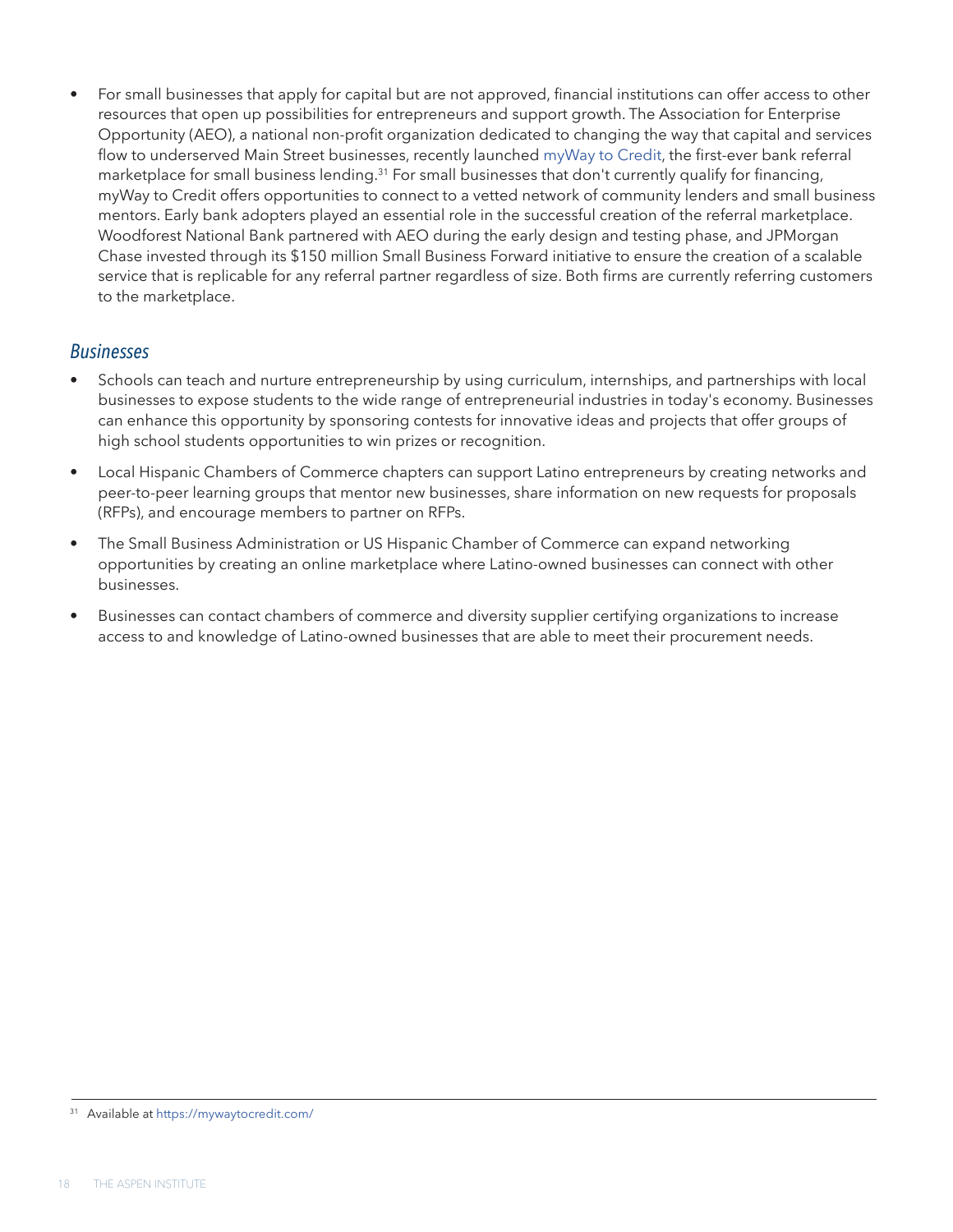# **CONCLUSION**

<span id="page-20-0"></span>Every American has a stake in unlocking the Latino potential to drive prosperity in the US for people of all backgrounds, nationalities, race, and ethnicity. To succeed, stakeholders across all ethnicities must come together to eliminate racial and cultural inequality and provide opportunities for Latinos to get a good education, secure quality jobs, and achieve long-term economic stability. Businesses, community groups, financial institutions,

colleges and universities, and policymakers can take specific actions to move this effort in a positive direction, including many of the solutions identified at the *America's Future Summit: Unlocking Potential, Advancing Prosperity* and outlined in this report.

Additionally, Latino Americans must secure and wield the kind of power and influence needed to better advocate on behalf of and ultimately advance their rights, interests, and opportunities, including more effectively using their influence as a major consumer market. This means identifying and pursuing activities to increase Latino representation across every sector: political office, executive suites, school superintendents, university presidents, editorial boards, philanthropy, and more. To achieve true equality and opportunity, Latinos must be able to frame their own narratives and positively affect their future.

**"It's not enough to get there. When you get your seat at the table, do something with it. Give back. Empower other people. Open doors of opportunity for others."** 

> **Nina Vaca** Pinnacle Group

With the financial stability of the nation dependent on Latino economic mobility, it is vital that a broad range of stakeholders come together across race, ethnicity, gender, and sector to promote solutions that enable Latinos to harness their full economic power and forge a path to economic strength for the entire country.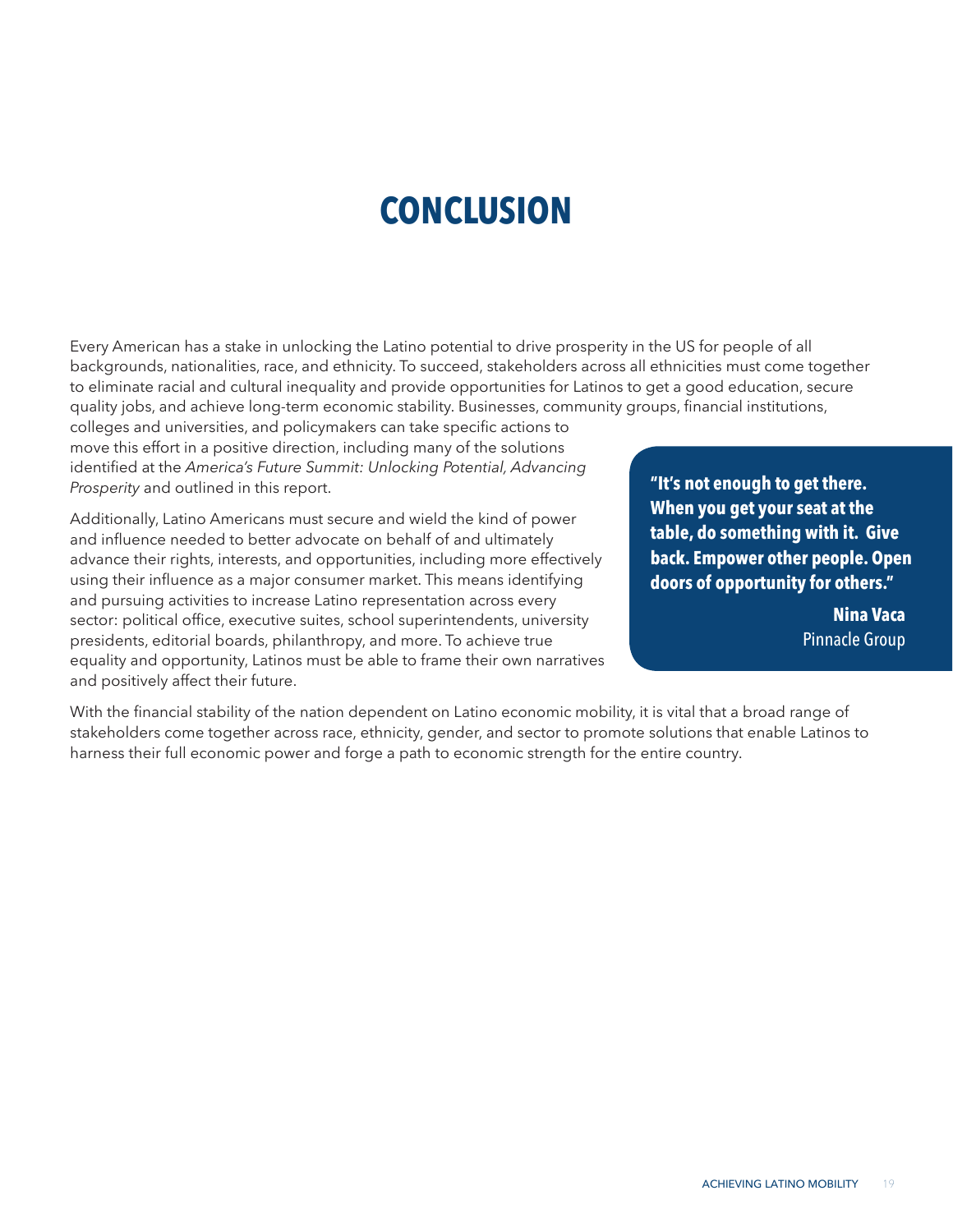# **HOST COMMITTEE**

We would like to acknowledge our 2018 America's Future Summit Host Committee for making the event and the conversations that led to this white paper possible.

**Martin Cabrera**  Chief Executive Officer Cabrera Capital Markets

#### **Gloria Castillo**

President and Chief Executive Officer Chicago United

#### **Arne Duncan** Managing Partner Emerson Collective

#### **Omar Duque** President and Chief Executive Officer Illinois Hispanic Chamber of Commerce

**Helene Gayle**  President and Chief Executive Officer The Chicago Community Trust

### **CO- CHAIRS**

**Alejandra Garza**  Principal AGG Consulting

### **MEMBERS**

**Adolfo Hernandez** Director, Pritzker Community Health Initiative J.B. and M.K. Pritzker Family Foundation

**Dr. Janice K. Jackson** Chief Executive Officer Chicago Public Schools

**Clare Muñana** President Ancora Associates

**Randy Rivera**  Senior Vice President BBVA Compass

**Celena Roldan** Chief Executive Officer American Red Cross of Chicago and Northern Illinois

**Juan Salgado Chancellor** City Colleges of Chicago

**Leticia Vélez**  President and Chief Executive Officer Vélez Global Enterprises Vélez Global Energy

**Andrea Zopp** President and Chief Executive Officer World Business Chicago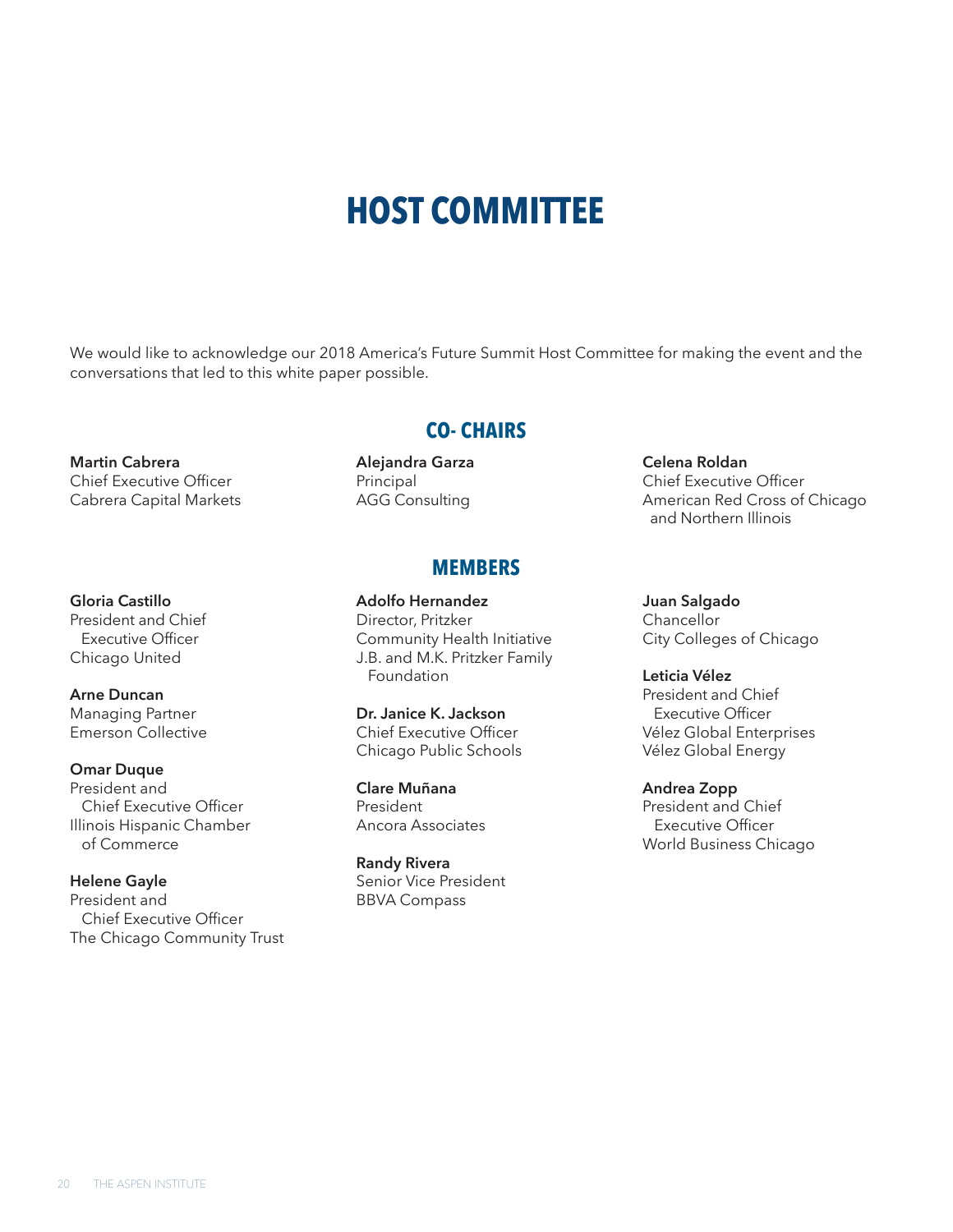# **WORKING GROUP MODERATORS AND NOTETAKERS**

We would like to acknowledge the following for their help in leading and capturing the important discussion that informed this white paper.

Haven Allen Brigitte Anderson Ted Archer Veronica Arreola Jose Baca Ivan Barron Melissa Bradley Tammy Brownlee Aida Cardenas Alex Carstens Alejandra Castillo Laura Christensen-Garcia Omar Duque David Favela Rodrigo Garcia Alex Garza Ozzie Godinez Adolfo Hernandez Lara Hinz Jean Hortsman Aarti Kotak Claire Kramer Mills

Jason Llorenz Tanvi Misra Alberto Morales Patricia Mota Robert Nelson Maria Pesqueria Elizabeth Reynoso Randy Rivera Robert Vargas Gustavo Velasquez Kayla Villalobos